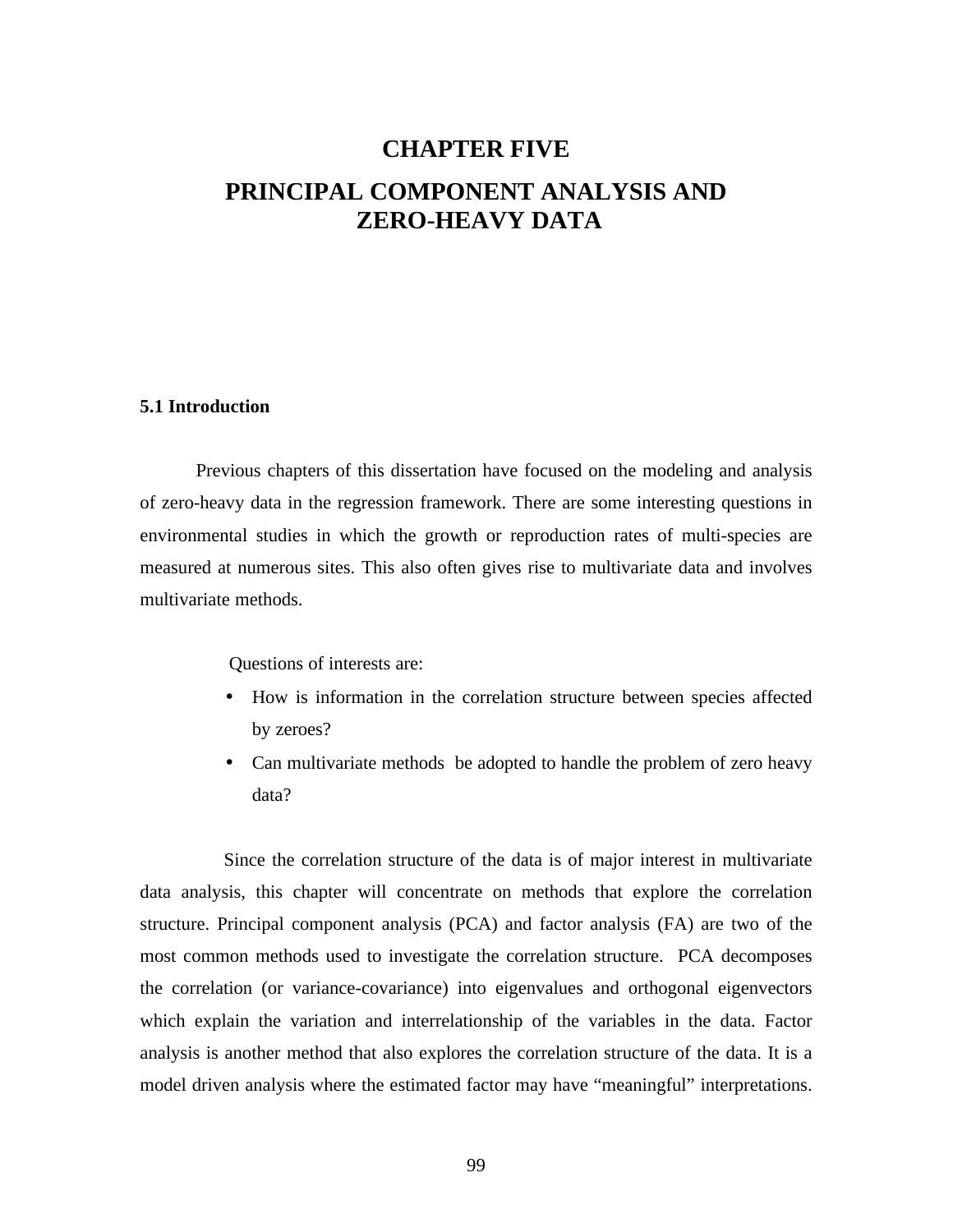The purpose of this Chapter is to do an exploratory study on the effect of zeroes on correlation structure. In the following sections, the backgrounds of principal component analysis and factor analysis are discussed.

## **5.2 Principal Component Analysis and Factor Analysis**

The main idea of principal component analysis is to reduce the dimensionality of a data set that may contain many highly correlated variables, while retaining as much as possible of the variations in the data set. This also makes the interpretation of the data easier. Algebraically, principal components are computed using either the correlation matrix  $\rho$  or the covariance matrix  $\Sigma$  which will generate an eigenvectors  $e_i$  and eigenvalues  $\lambda_i$ . The covariance matrix can be expressed as follows:

$$
\Sigma = \sum_{i=1}^p |e_i e_i|
$$

'

The eigenvalues represent the proportion of the total variation explained which will provide information about the correlation of the variables.

Factor analysis is another model that explores the variance-covariance matrix. Let Y  $(p \times 1)$  be a vector of observable random variables, then the factor analysis model is:

$$
Y = LF + \epsilon,
$$

where L is the factor loading matrix ( $p \times m$ ), F is a vector ( $m \times 1$ ) of latent variables called the factors, and  $\varepsilon$  is a ( $p \times 1$ ) vector of errors. In the case of an orthogonal factor model, the following assumptions are made:

- F and ε are independent;
- $E(F) = 0$ ,  $Cov(F) = I$ , and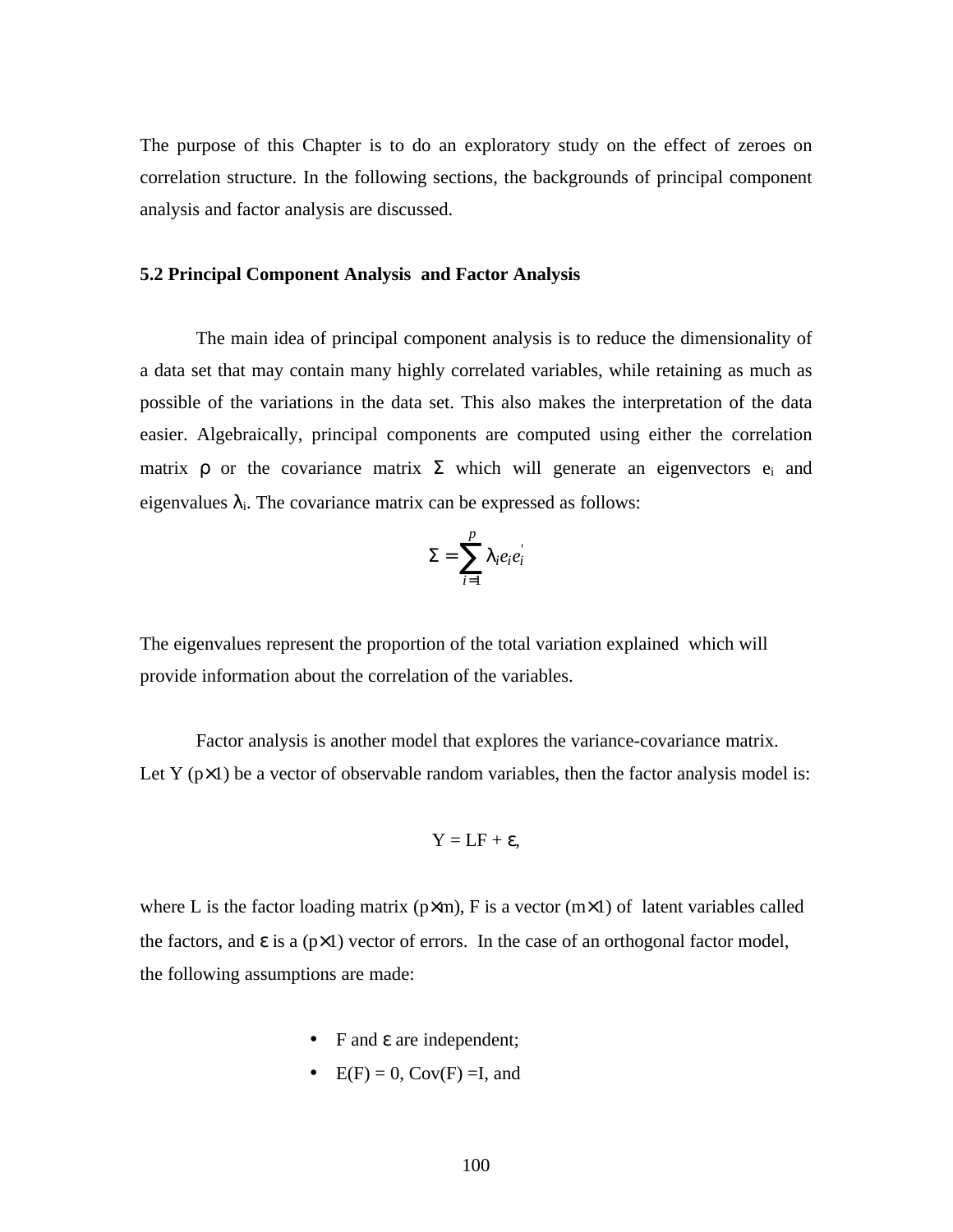•  $E(\varepsilon) = 0$ ,  $Cov(\varepsilon) = \Psi$ , where  $\Psi$  is a diagonal matrix.

An orthogonal factor model is similar to a regression model except the regressors are unknown (Longford, 1993). Here again, the analysis involves the decomposition of Σ, the variance-covariance matrix of Y. The covariance structure is as follows:

- Cov(Y)=  $\Sigma = LL^{'} + \Psi$ , and
- $\bullet$  Cov(Y,F) = L

This implies the followings:

- $var(Y_i) = l_{i1}^2 + l_{i2}^2 + \dots + l_{im}^2 + y_i;$
- $cov(Y_i, Y_k) = l_{i1}l_{k1} + l_{i2}l_{k2} + \cdots + l_{im}l_{km}$ , and
- $\bullet$   $cov(Y_i, F_j) = l_{ij}$

where  $l_{ij}$  is the  $ij^{th}$  element of the loading matrix L, and  $y_i$  is the diagonal element of matrix Ψ. The loadings and factors can be obtained using different estimation techniques, but different techniques will give different solutions. For example, maximum likelihood, regression, or even principal component analysis can serve as an estimation method for obtaining the factor and its loadings in the factor analysis. In fact, the models of principal component analysis and factor analysis share some similarities, and principal component analysis can be viewed as a special case of the factor analysis model (Basilevsky, 1994). A factor analysis model with  $\Psi = 0$  and loading  $L = |e_i \sqrt{1} \cdot \cdots \cdot e_p \sqrt{1} \cdot \cdot \cdot$  is exactly the principal component with eigenvalues  $\mathbf{l}_i$  and eigenvectors  $e_i$  ( $i = 1,..., p$ ). It is clear now that any changes in the correlation structure will alter the size of the eigenvalues and loadings of these analyses, and hence, affect the results of these analyses. Both the variance-covariance matrix and the correlation matrix can be used in these two analyses.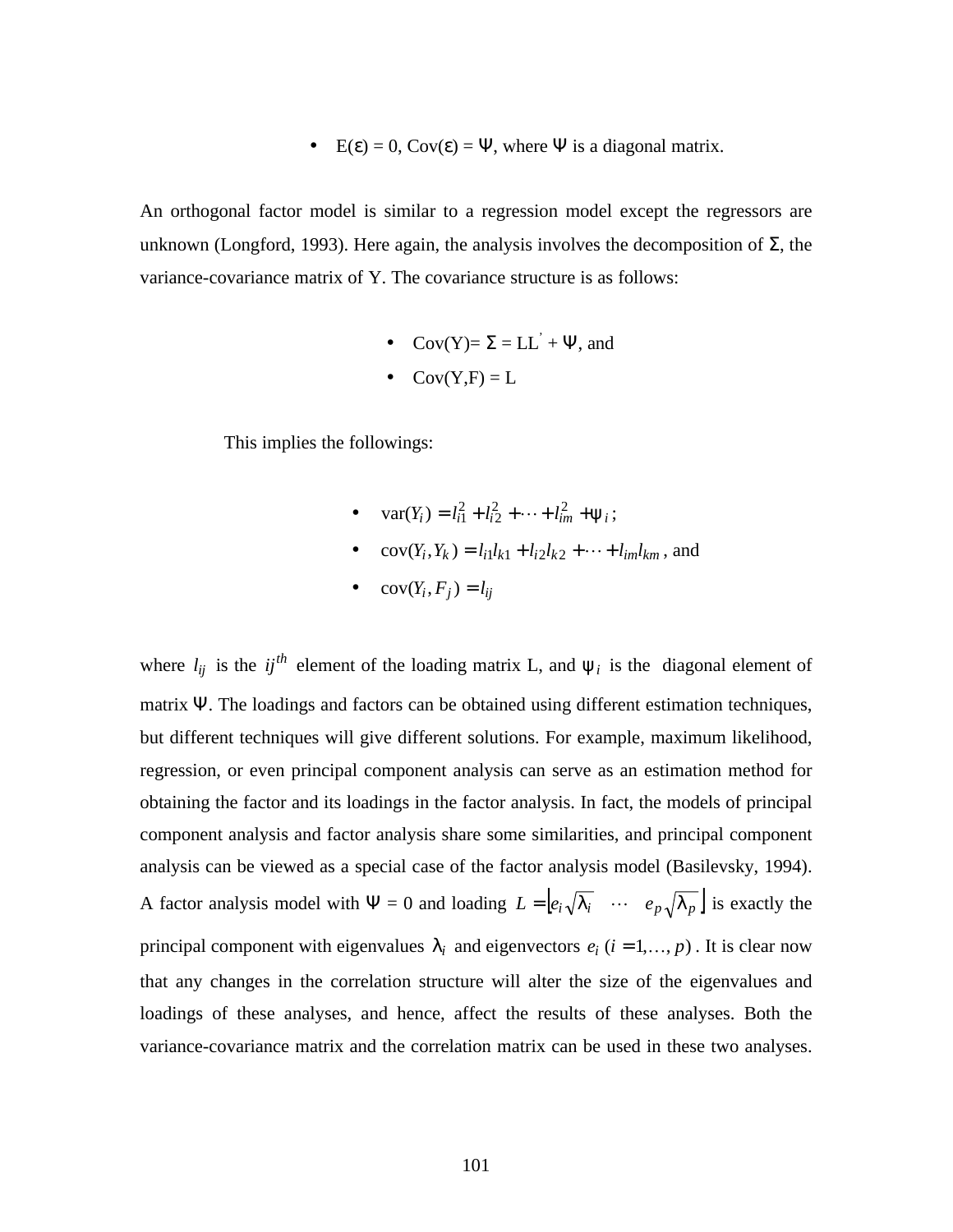However, to avoid any confusion, only the correlation matrix will be used in the following discussion.

# **5.3 Principal Component Analysis for Zero-Heavy Data**

As mentioned in previous chapters, zero-heavy data is very common in environmental studies or toxicity testing. In many cases, it is clear that the zeroes are created by a mechanism other than the one that creates the non-zero data. For example, most zeroes are due to mortality, and fertility create non-zero data. The mixture model idea can then be applied here by letting the observation Y be a product  $X^*Z$ , where X can be any non-negative variable measuring growth or fecundity, and Z is a binary variable indicating mortality. If the animals survive, then  $Z = 1$ ; and if the animals die, then  $Z =$ 0. In most chronic effect studies, the interest is mainly focused on either growth or fecundity, i.e. the complete X variable, and researchers are more interested in the correlation structure of X than those of the Z variables. In this case,  $X$  is actually missing when the animals die ( $Z = 0$ ) and Y is actually the observed part of X combined with  $Z =$ 0.

In the following section, a simulation study is carried out to examine the effect of zeroes on principal component analysis. This is done by comparing the principal component analysis of Y and X. Since the complete  $X$  is not observable, the correlation structure has to be recovered by an estimation method. In order to recover the correlation structure of X, two different methods of replacing the zeroes are used. They are the mean substitution method and the EM algorithm (Little and Rubin, 1987). The mean method simply substitutes the zeroes with the means of the variables, and the EM algorithm iteratively updates the estimation until it converges.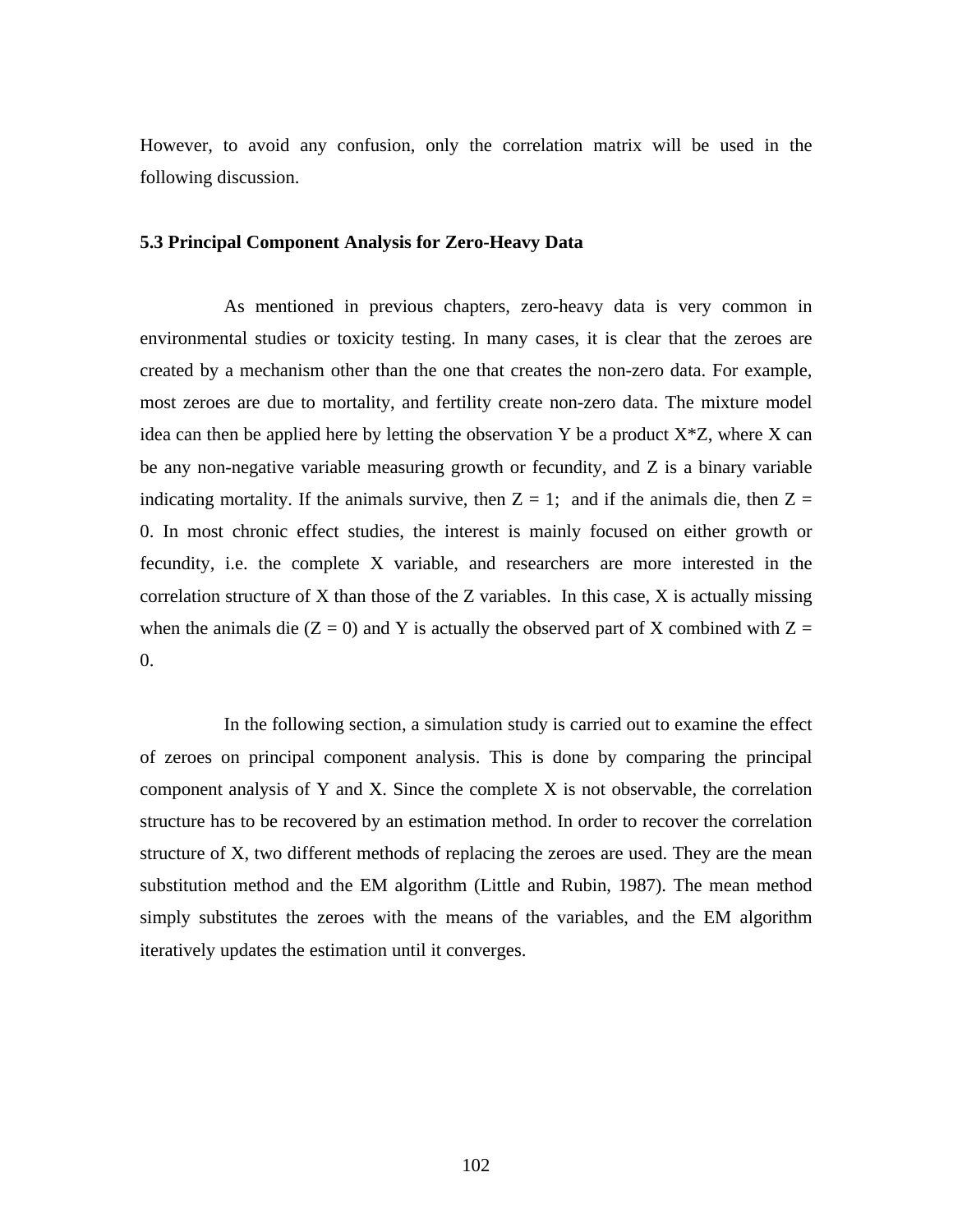# **5.4 Simulation Studies**

In order to generate the mortality mechanism, random binary numbers are generated based on a fixed mortality probability. However, in real life situation, the mortality mechanism may be related to the mechanism which creates the non-zero data, for instance, the probability of mortality may increase as the growth increases. This may happen if the toxicants affect the mortality and fecundity biological mechanisms in the same way. Therefore, a second set of simulation is done by relating the mortality probability to the mean of the observed variables.

#### **5.4.1 Simulation I (Constant Probability of Mortality)**

The first set of simulations is carried out as a factorial design with 3 factors and 2 levels for each factor. The three factors are the number of variables (p), the probability of mortality (PM), and the noise level in the correlation matrix (N). In order to make sure the first and second eigenvalues are well separated, a block diagonal structure is used for the true correlation matrix. The predetermined correlation matrices are shown in Figure 5.1-5.4. The noise level is defined as the relative size of the correlation of the off diagonal block elements. The notation used in the first set of simulation are listed in Table 5.1.

| n                 | Number of observations: 40 and 100                      |
|-------------------|---------------------------------------------------------|
| P                 | Number of variables                                     |
|                   | 2 levels: $p=5$ , $p=10$                                |
| <b>PM</b>         | PM: Probability of Mortality i.e., Prob(0)              |
|                   | 3 levels: PM=0, PM=0.2, PM=0.5                          |
| True              | From the true correlation                               |
| With 0            | From the data with zeroes $(Y)$                         |
| Mean              | X re-constructed by Mean substitute method              |
| EM                | X re-constructed by EM algorithm (iterative procedure)  |
| <b>High Noise</b> | Relatively higher correlation at the off diagonal block |
| Low Noise         | Relatively lower correlation at the off diagonal block  |

**Table 5.1.** Explanation of the notations for simulation I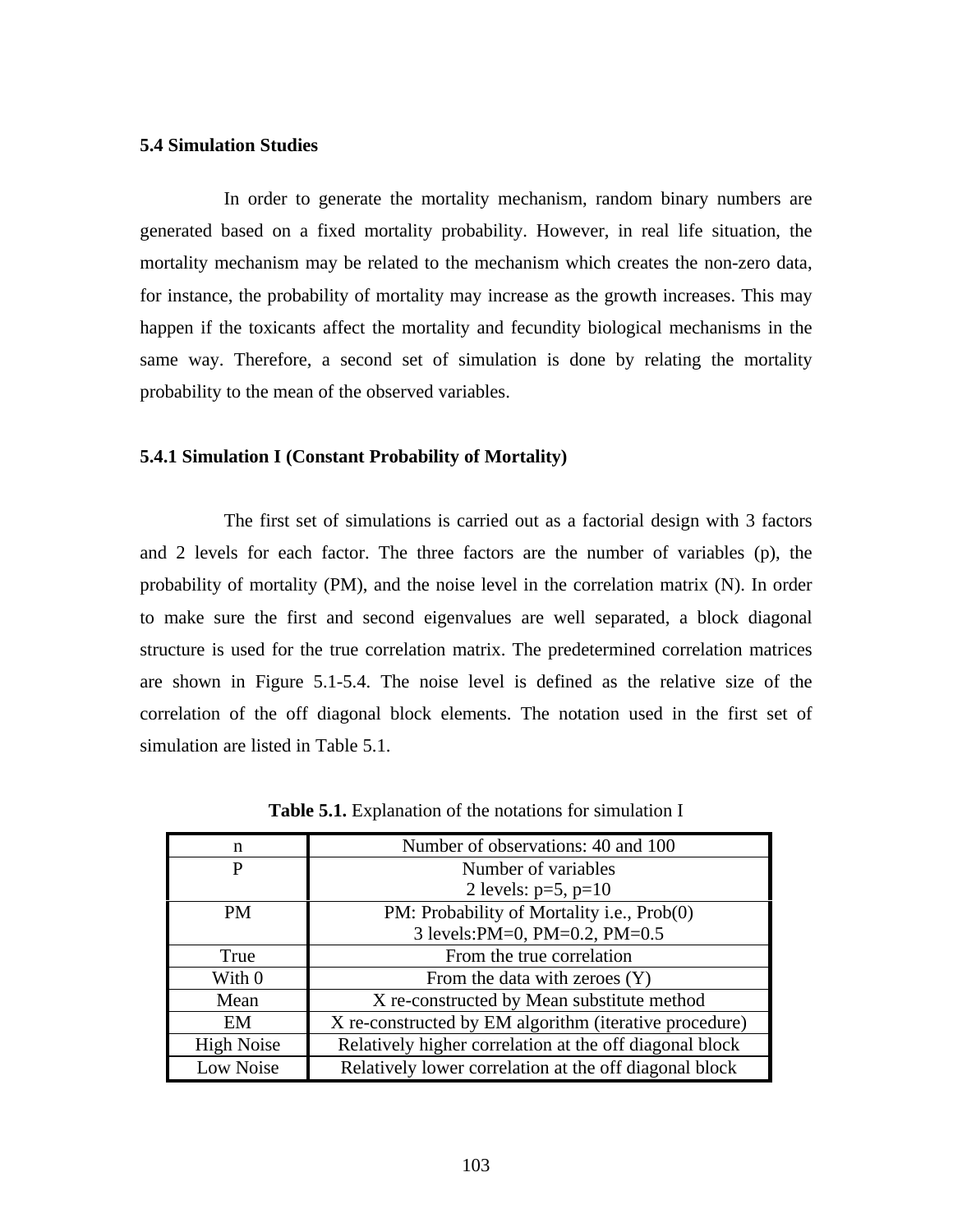| $\vert$ 1.0 | 0.89 | 0.9  |     |     | $0.9$ 0.9 0.9 0.01 0.01 0.01 0.01   |      |                            |           |      |
|-------------|------|------|-----|-----|-------------------------------------|------|----------------------------|-----------|------|
|             | 1.0  | 0.95 |     |     | $0.9$ 0.9 0.9 0.01 0.02 0.03 0.01   |      |                            |           |      |
|             |      | 1.0  |     |     | $0.85$ 0.9 0.96 0.01 0.01 0.01 0.01 |      |                            |           |      |
|             |      |      | 1.0 | 0.8 |                                     |      | $0.9$ $0.01$ $0.01$ $0.04$ |           | 0.01 |
|             |      |      |     | 1.0 | 0.9                                 |      | $0.01$ $0.01$ $0.01$       |           | 0.01 |
|             |      |      |     |     | 1.0                                 | 0.01 | $0.01$ 0.01                |           | 0.01 |
|             |      |      |     |     |                                     | 1.0  |                            | 0.95 0.89 | 0.9  |
|             |      |      |     |     |                                     |      | 1.0                        | 0.89      | 0.9  |
|             |      |      |     |     |                                     |      |                            | 1.0       | 0.7  |
|             |      |      |     |     |                                     |      |                            |           |      |

Figure 5.1. 10x10 Correlation matrix (symmetric) with block diagonal elements Relatively lower correlation at off diagonal elements

| $\vert 1.0 \vert$ |     |     | $0.89$ 0.9 0.9 0.9 0.9 0.4 0.4 0.4 0.4 |     |     |     |               |                             |     |
|-------------------|-----|-----|----------------------------------------|-----|-----|-----|---------------|-----------------------------|-----|
|                   | 1.0 |     | $0.95$ 0.9 0.9 0.9 0.4 0.4 0.4 0.4     |     |     |     |               |                             |     |
|                   |     | 1.0 |                                        |     |     |     |               | $0.85$ 0.9 0.96 0.4 0.4 0.4 | 0.4 |
|                   |     |     | 1.0                                    | 0.8 |     |     | $0.9$ 0.4 0.4 | 0.4                         | 0.4 |
|                   |     |     |                                        | 1.0 |     |     |               | $0.9$ 0.4 0.4 0.4 0.4       |     |
|                   |     |     |                                        |     | 1.0 | 0.4 | 0.4           | 0.4                         | 0.4 |
|                   |     |     |                                        |     |     | 1.0 |               | $0.95$ 0.89 0.9             |     |
|                   |     |     |                                        |     |     |     | 1.0           | 0.89                        | 0.9 |
|                   |     |     |                                        |     |     |     |               | 1.0                         | 0.7 |
|                   |     |     |                                        |     |     |     |               |                             |     |

Figure 5.2. 10x10 Correlation matrix (symmetric) with block diagonal elements Relatively higher correlation at off diagonal elements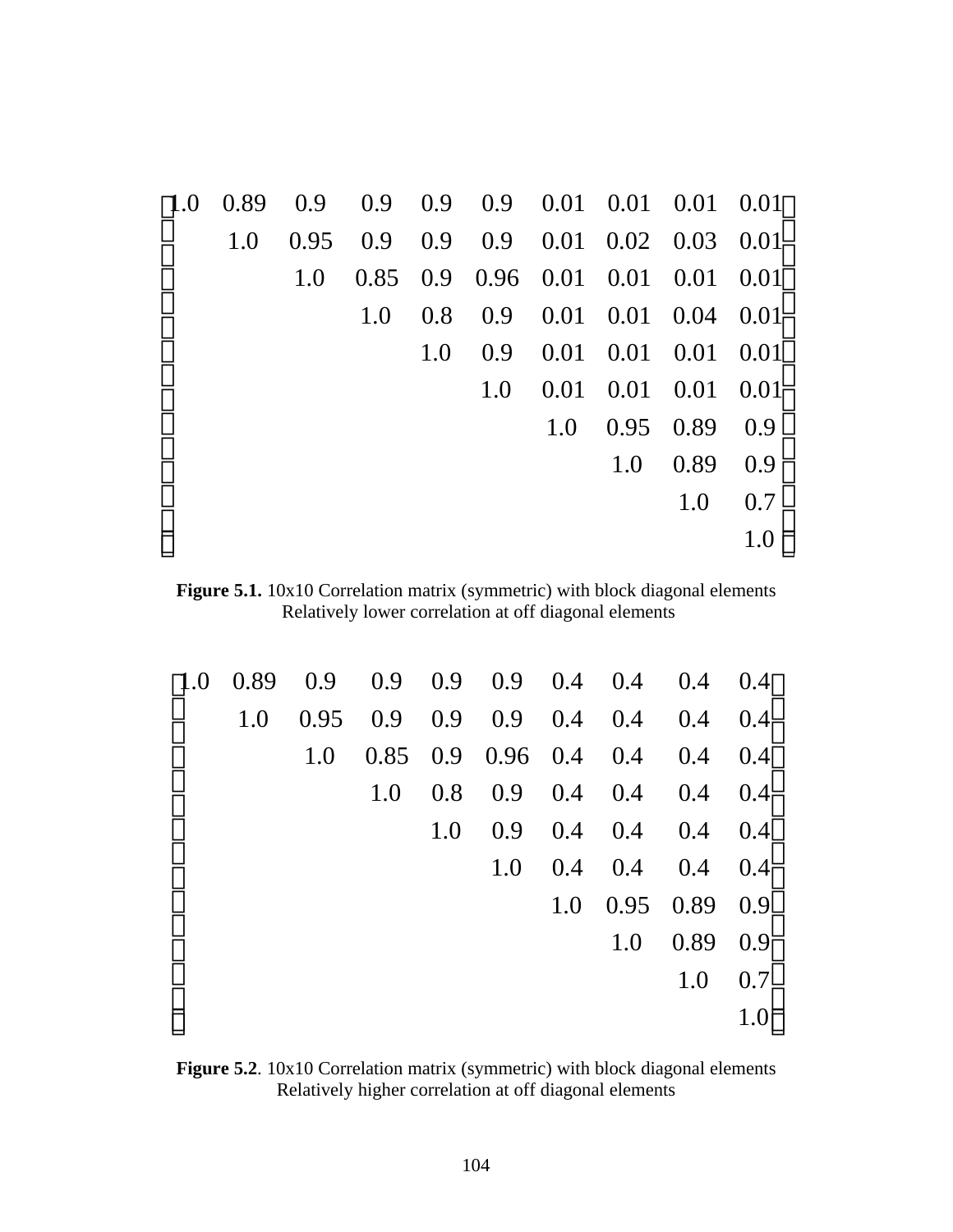|  | $\begin{bmatrix} 1.0 & 0.9 & 0.8 & 0.04 & 0.09 \end{bmatrix}$ |              |
|--|---------------------------------------------------------------|--------------|
|  | 1.0 0.7 0.02 0.01                                             |              |
|  | $1.0 \quad 0.009 \quad 0.05$                                  |              |
|  |                                                               | $1.0 \ 0.08$ |
|  |                                                               | 1.0          |

**Figure 5.3.** 5×5 Correlation (symmetric) matrix with block diagonal elements Relatively lower correlation at off diagonal elements

|  | $\begin{bmatrix} 1.0 & 0.9 & 0.8 & 0.3 & 0.4 \end{bmatrix}$ |      |
|--|-------------------------------------------------------------|------|
|  | $1.0 \quad 0.7 \quad 0.2 \quad 0.1$                         |      |
|  | $1.0$ 0.009 0.05                                            |      |
|  | 1.0                                                         | 0.08 |
|  |                                                             | 1.0  |

**Figure5.4**. 5×5 Correlation matrix (symmetric) with block diagonal elements Relatively higher correlation at off diagonal elements

The multivariate normal data are generated using a SAS program in which random binary data are also generated to simulate the mortality effect, which is assumed to be random with probability PM. The different combinations of runs are coded in Table 5.2. and Table 5.3. The observed data Y is generated by an element-wise multiplication of the two data matrix  $X$  and  $Z$ , i.e. Y=X#Z. Principal component analysis is then performed on Y and X. A SAS macro for the simulation procedure is presented in Appendix D.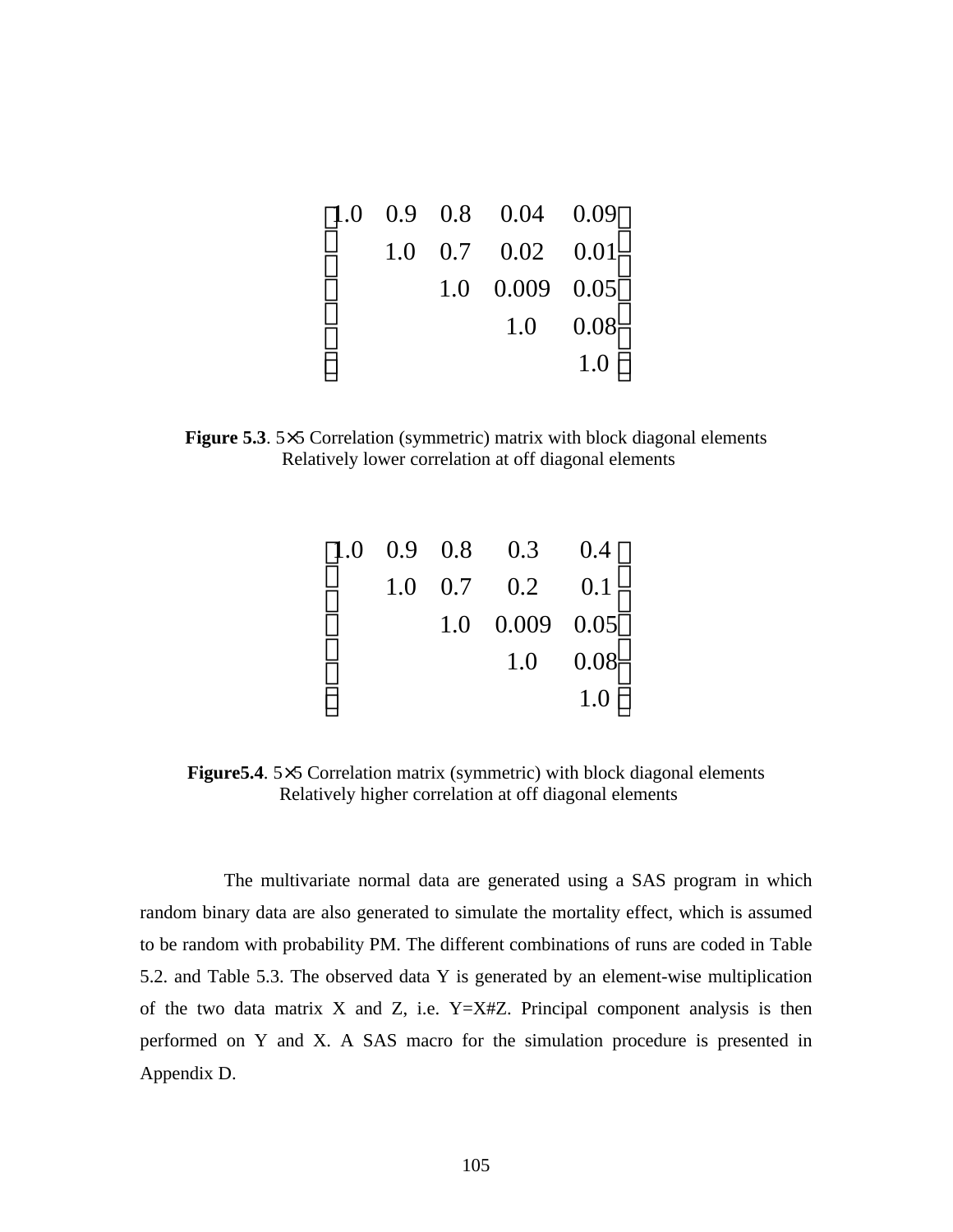|       | High $(+1)$ | Low $(-1)$ |
|-------|-------------|------------|
|       | 10          |            |
| Noise | High        | Low        |
| PM    | 0.5         | 0.2        |

**Table 5.2.** The three factors in the simulation study

**Table 5.3.** The combinations of the different factors in the study

| Run number.             | p    | Noise | PM   |
|-------------------------|------|-------|------|
|                         |      |       |      |
| $\overline{2}$          |      |       | $-1$ |
| $\mathcal{R}$           |      | $-1$  |      |
|                         |      | $-1$  | $-1$ |
| $\overline{\mathbf{z}}$ | $-1$ |       |      |
| 6                       | -1   |       | $-1$ |
|                         | - 1  | - 1   |      |
| 8                       | $-1$ |       | $-1$ |

#### **5.4.2 Results for simulation I (Constant Mortality Probability)**

Since the eigenvalues indicate of how much variation is explained, they are the focus of the analysis. The eigenvalues of the principal component analyses of the generated data are presented in Table 5.4 – Table 5.7. The results of each run are the average of 100 values. The percentage of variation explained by the first two eigenvalues are also listed in Table 5.8 and Table 5.9.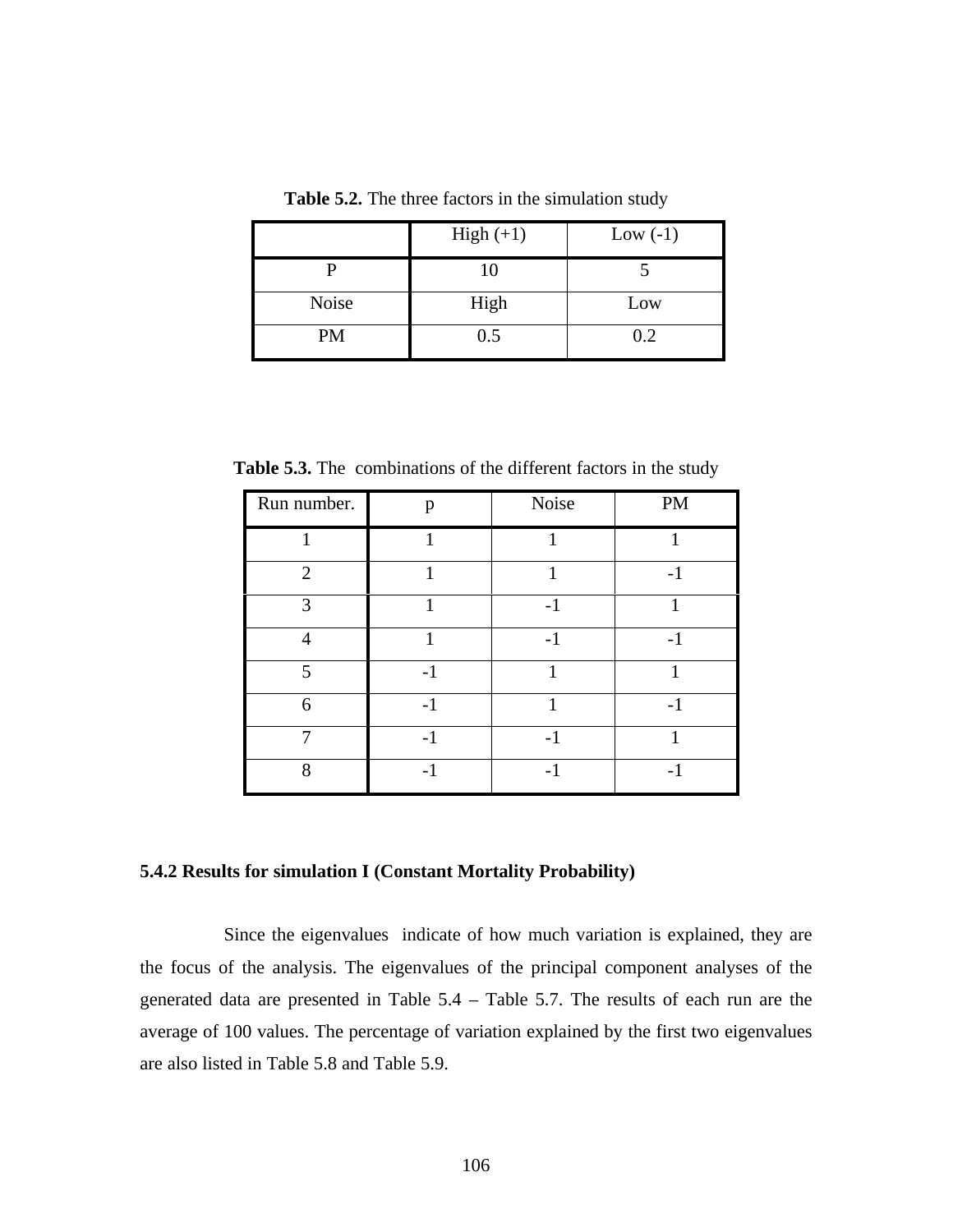| $\mathbf{p}$ |                   | Eigenvalues (ordered) |        | $\mathbf{1}$ | $\overline{2}$        | 3        | $\overline{4}$ | 5        |
|--------------|-------------------|-----------------------|--------|--------------|-----------------------|----------|----------------|----------|
|              |                   | <b>True</b>           |        | 2.613        | 1.791                 | 0.318    | 0.201          | 0.077    |
|              |                   |                       |        |              |                       |          |                |          |
|              |                   | $PM=0$                |        | 2.671        | 1.733                 | 0.323    | 0.200          | 0.073    |
|              |                   |                       |        | (0.0860)     | (0.0756)              | (0.0563) | (0.0286)       | (0.0140) |
|              |                   | $PM=0.2$              | With 0 | 1.366        | 1.140                 | 0.969    | 0.835          | 0.690    |
|              |                   |                       |        | (0.1027)     | (0.0638)              | (0.0531) | (0.0591)       | (0.0650) |
|              |                   |                       | Mean   | 2.611        | 1.300                 | 0.492    | 0.350          | 0.248    |
|              | Low Noise         |                       |        | (0.2109)     | (0.1560)              | (0.0776) | (0.0559)       | (0.0525) |
| 5            |                   |                       | EM     | 2.676        | 1.727                 | 0.330    | 0.198          | 0.070    |
|              |                   |                       |        | (0.0939)     | (0.0851)              | (0.0667) | (0.0378)       | (0.0163) |
|              |                   | $PM=0.5$              | With 0 | 1.315        | 1.133                 | 0.996    | 0.862          | 0.694    |
|              |                   |                       |        | (0.0742)     | (0.0537)              | (0.0426) | (0.0502)       | (0.0716) |
|              |                   |                       | Mean   | 2.824        | 0.748                 | 0.607    | 0.484          | 0.337    |
|              |                   |                       |        | (0.1602)     | (0.0680)              | (0.0634) | (0.0607)       | (0.0567) |
|              |                   |                       | EM     | 2.753        | 1.693                 | 0.372    | 0.149          | 0.033    |
|              |                   |                       |        |              | $(0.1674)$ $(0.1773)$ | (0.1316) | (0.0663)       | (0.0242) |
|              |                   | <b>True</b>           |        | 2.805        | 1.657                 | 0.329    | 0.204          | 0.005    |
|              |                   | $PM=0$                |        | 2.811        | 1.641                 | 0.340    | 0.202          | 0.005    |
|              |                   |                       |        |              | $(0.1546)$ $(0.1418)$ | (0.0519) | (0.0342)       | (0.0009) |
|              |                   | $PM=0.2$              | With 0 | 1.600        | 1.173                 | 0.948    | 0.770          | 0.509    |
|              |                   |                       |        | (0.1296)     | (0.0878)              | (0.0665) | (0.0857)       | (0.0833) |
|              |                   |                       | Mean   | 2.226        | 1.075                 | 0.735    | 0.571          | 0.394    |
|              | <b>High Noise</b> |                       |        | (0.1725)     | (0.1162)              | (0.0936) | (0.0709)       | (0.0635) |
|              |                   |                       | EM     | 2.811        | 1.645                 | 0.342    | 0.197          | 0.005    |
|              |                   |                       |        | (0.1556)     | (0.1446)              | (0.0568) | (0.0368)       | (0.0015) |
|              |                   | $PM=0.5$              | With 0 | 1.334        | 1.143                 | 0.985    | 0.848          | 0.690    |
|              |                   |                       |        | (0.0786)     | (0.0668)              | (0.0512) | (0.0528)       | (0.0729) |
|              |                   |                       | Mean   | 2.698        | 0.767                 | 0.636    | 0.527          | 0.372    |
|              |                   |                       |        | (0.2108)     | (0.0851)              | (0.0681) | (0.0660)       | (0.0675) |
|              |                   |                       | EM     | 2.839        | 1.634                 | 0.384    | 0.127          | 0.015    |
|              |                   |                       |        | (0.2756)     | (0.2382)              | (0.1694) | (0.0765)       | (0.0118) |

**Table 5.4.** Eigenvalues for the simulated data (means of 100) in simulation I n=100, p=5; S.E. in ()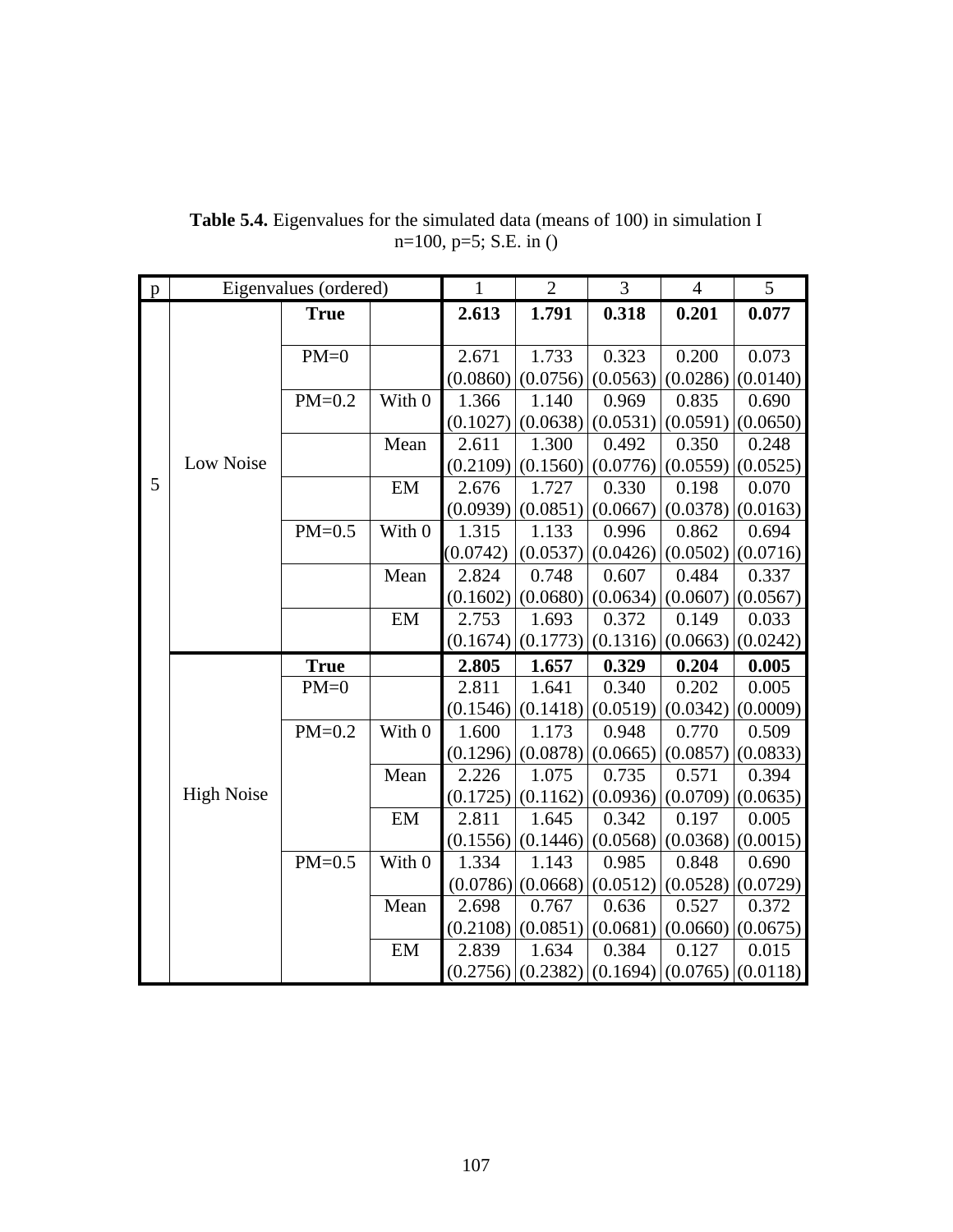| p  |                   | Eigenvalues (ordered) |        | $\mathbf{1}$ | $\overline{2}$        | 3        | $\overline{4}$ | 5                     |
|----|-------------------|-----------------------|--------|--------------|-----------------------|----------|----------------|-----------------------|
| 10 | Low Noise         | <b>True</b>           |        | 5.487        | 3.618                 | 0.304    | 0.207          | 0.135                 |
|    |                   | $PM=0$                |        | 5.590        | 3.517                 | 0.317    | 0.206          | 0.135                 |
|    |                   |                       |        | (0.1847)     | (0.1744)              | (0.4444) | (0.0381)       | (0.0231)              |
|    |                   | $PM=0.2$              | With 0 | 1.770        | 1.443                 | 1.239    | 1.098          | 0.985                 |
|    |                   |                       |        | (0.1534)     | (0.0867)              | (0.0691) | (0.0583)       | (0.0448)              |
|    |                   |                       | Mean   | 4.682        | 2.481                 | 0.662    | 0.528          | 0.427                 |
|    |                   |                       |        | (0.3979)     | (0.2800)              | (0.0904) |                | $(0.0618)$ (0.0542)   |
|    |                   |                       | EM     | 5.591        | 3.522                 | 0.316    | 0.207          | 0.137                 |
|    |                   |                       |        | (0.1865)     | (0.1750)              | (0.0482) | (0.0356)       | (0.0248)              |
|    |                   | $PM=0.5$              | With 0 | 1.559        | 1.364                 | 1.235    | 1.127          | 1.021                 |
|    |                   |                       |        | (0.0939)     | (0.0612)              | (0.0589) | (0.0472)       | (0.0462)              |
|    |                   |                       | Mean   | 4.693        | 1.099                 | 0.861    | 0.735          | 0.636                 |
|    |                   |                       |        | (0.3757)     | (0.1247)              | (0.0832) | (0.0733)       | (0.0632)              |
|    |                   |                       | EM     | 5.594        | 3.456                 | 0.390    | 0.231          | 0.148                 |
|    |                   |                       |        | (0.3042)     | (0.3100)              | (0.2082) | (0.0867)       | (0.0611)              |
|    | <b>High Noise</b> | <b>True</b>           |        | 6.724        | 2.385                 | 0.300    | 0.209          | 0.131                 |
|    |                   | $PM=0$                |        | 6.785        | 2.333                 | 0.309    | 0.207          | 0.132                 |
|    |                   |                       |        | (0.3843)     | (0.3225)              | (0.0501) | (0.0374)       | (0.0233)              |
|    |                   | $PM=0.2$              | With 0 | 1.801        | 1.389                 | 1.221    | 1.099          | 0.990                 |
|    |                   |                       |        | (0.1865)     | (0.0861)              | (0.0657) | (0.0531)       | (0.0446)              |
|    |                   |                       | Mean   | 6.129        | 1.488                 | 0.579    | 0.444          | 0.354                 |
|    |                   |                       |        | (0.4281)     | (0.2384)              | (0.0880) | (0.0680)       | (0.0522)              |
|    |                   |                       | EM     | 6.798        | 2.329                 | 0.305    | 0.203          | 0.133                 |
|    |                   |                       |        | (0.3914)     | (0.3332)              | (0.0534) | (0.0354)       | (0.0381)              |
|    |                   | $PM=0.5$              | With 0 | 1.566        | 1.372                 | 1.233    | 1.127          | 1.017                 |
|    |                   |                       |        | (0.0985)     | (0.0639)              | (0.0572) | (0.0474)       | (0.0440)              |
|    |                   |                       | Mean   | 5.163        | 0.935                 | 0.780    | 0.680          | 0.588                 |
|    |                   |                       |        | (0.4052)     | (0.1122)              | (00774)  | (0.0680)       | (0.0640)              |
|    |                   |                       | EM     | 6.751        | 2.322                 | 0.324    | 0.204          | 0.139                 |
|    |                   |                       |        |              | $(0.4248)$ $(0.3540)$ | (0.0847) |                | $(0.0504)$ $(0.0325)$ |

**Table 5.5.** First 5 eigenvalues for the simulated data (means of 100) in simulation I n =100, p=10; S.E. in ()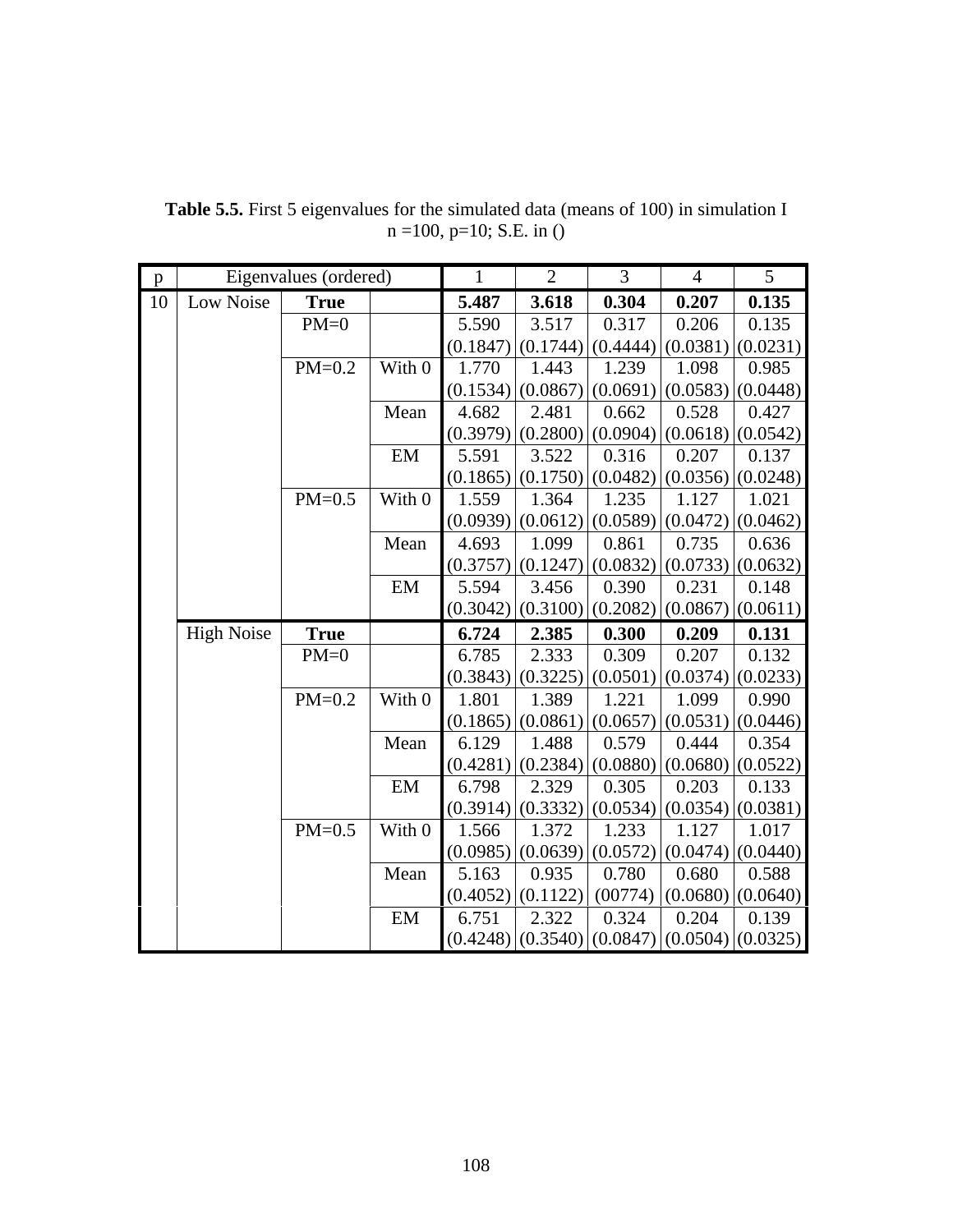| p |                   | Eigenvalues (ordered) |        | $\mathbf{1}$ | $\overline{2}$ | $\overline{3}$ | $\overline{4}$ | 5                     |
|---|-------------------|-----------------------|--------|--------------|----------------|----------------|----------------|-----------------------|
| 5 | Low Noise         | <b>True</b>           |        | 2.613        | 1.791          | 0.318          | 0.201          | 0.077                 |
|   |                   | $PM=0$                |        | 2.757        | 1.655          | 0.327          | 0.190          | 0.070                 |
|   |                   |                       |        | (0.1997)     | (0.1658)       | (0.0855)       | (0.0468)       | (0.0232)              |
|   |                   | $PM=0.2$              | With 0 | 1.530        | 1.201          | 0.958          | 0.763          | 0.548                 |
|   |                   |                       |        | (0.1603)     | (0.0932)       | (0.0812)       | (0.0932)       | (0.1062)              |
|   |                   |                       | Mean   | 2.647        | 1.291          | 0.538          | 0.325          | 0.198                 |
|   |                   |                       |        | (0.3308)     | (0.2391)       | (0.1224)       | (0.0751)       | (0.0526)              |
|   |                   |                       | EM     | 2.785        | 1.633          | 0.343          | 0.179          | 0.060                 |
|   |                   |                       |        | (0.2111)     | (0.1845)       | (0.1060)       | (0.0548)       | (0.0244)              |
|   |                   | $PM=0.5$              | With 0 | 1.482        | 1.203          | 0.968          | 0.777          | 0.570                 |
|   |                   |                       |        | (0.1363)     | (0.0854)       | (0.0724)       | (0.0880)       | (0.0854)              |
|   |                   |                       | Mean   | 2.848        | 0.803          | 0.607          | 0.452          | 0.289                 |
|   |                   |                       |        | (0.2687)     | (0.1101)       | (0.0968)       | (0.0891)       | (0.0823)              |
|   |                   |                       | EM     | 2.775        | 1.579          | 0.474          | 0.127          | 0.045                 |
|   |                   |                       |        | (0.3579)     | (0.2923)       | (0.2641)       | (0.0773)       | (0.0404)              |
|   | <b>High Noise</b> | <b>True</b>           |        | 2.805        | 1.657          | 0.329          | 0.204          | 0.005                 |
|   |                   | $PM=0$                |        | 2.825        | 1.629          | 0.356          | 0.185          | 0.005                 |
|   |                   |                       |        | (0.2284)     | (0.2197)       | (0.0863)       | (0.0475)       | (0.0014)              |
|   |                   | $PM=0.2$              | With 0 | 1.716        | 1.238          | 0.936          | 0.688          | 0.423                 |
|   |                   |                       |        | (0.1823)     | (0.1134)       | (0.0842)       | (0.0942)       | (0.0839)              |
|   |                   |                       | Mean   | 2.229        | 1.140          | 0.765          | 0.539          | 0.327                 |
|   |                   |                       |        | (0.2699)     | (0.1742)       | (0.1199)       |                | $(0.0939)$ $(0.0965)$ |
|   |                   |                       | EM     | 2.831        | 1.634          | 0.356          | 0.170          | 0.010                 |
|   |                   |                       |        | (0.2303)     | (0.2278)       | (0.0892)       | (0.0496)       | (0.0052)              |
|   |                   | $PM=0.5$              | With 0 | 1.497        | 1.209          | 0.973          | 0.775          | 0.546                 |
|   |                   |                       |        | (0.1269)     | (0.0905)       | (0.0760)       | (0.0797)       | (0.0967)              |
|   |                   |                       | Mean   | 2.690        | 0.870          | 0.641          | 0.475          | 0.324                 |
|   |                   |                       |        | (0.3248)     | (0.1421)       | (0.1043)       | (0.0906)       | (0.0870)              |
|   |                   |                       | EM     | 2.897        | 1.508          | 0.451          | 0.117          | 0.028                 |
|   |                   |                       |        | (0.3739)     | (0.3082)       | (0.2364)       |                | $(0.0854)$ (0.0256)   |

**Table 5.6.** Eigenvalues for the simulated data (means of 100) in simulation I n =40, p=5; S.E. in ()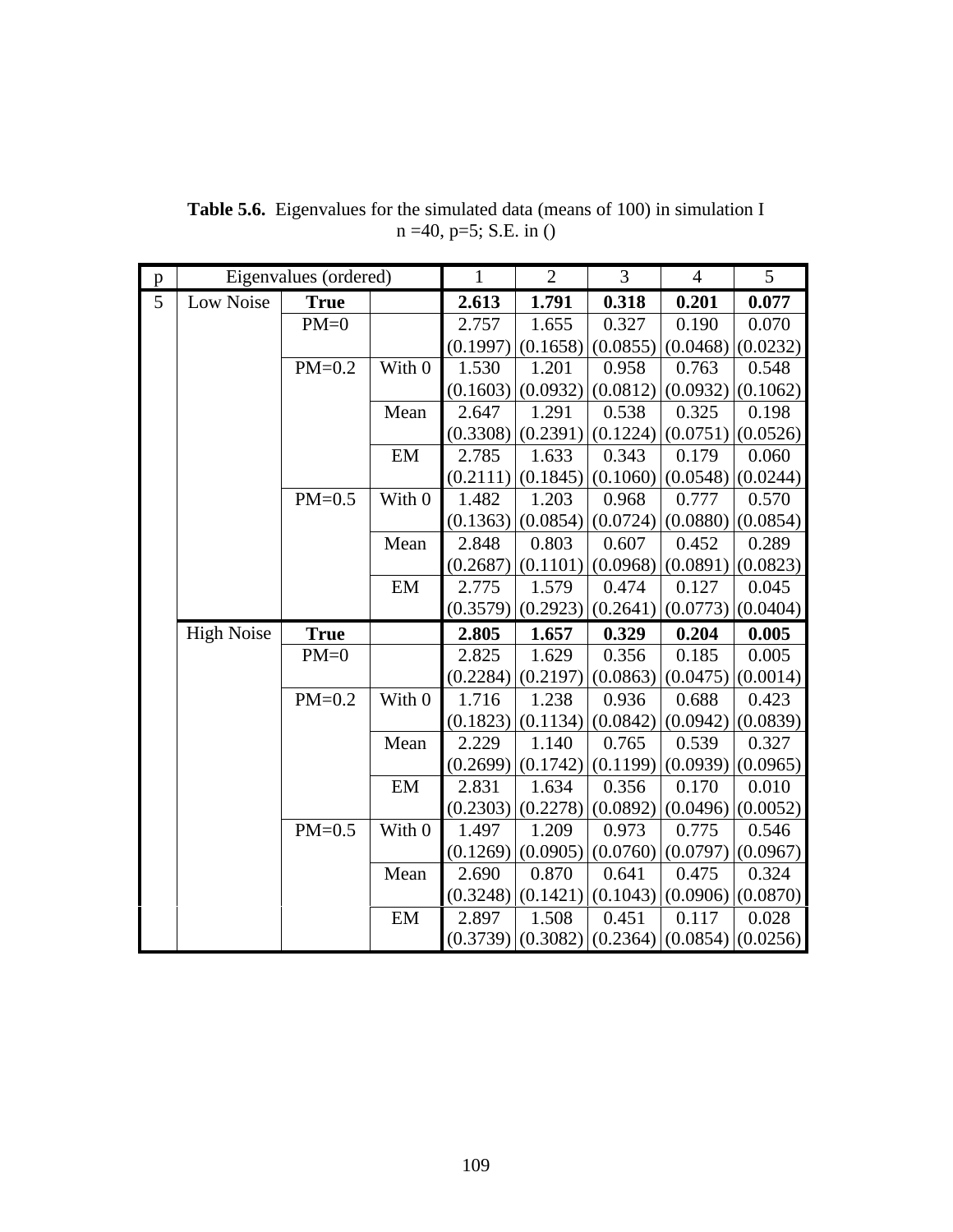| p  |                   | Eigenvalues (ordered) |        | $\mathbf{1}$      | $\overline{2}$    | 3                 | $\overline{4}$ | 5                              |
|----|-------------------|-----------------------|--------|-------------------|-------------------|-------------------|----------------|--------------------------------|
| 10 | Low Noise         | <b>True</b>           |        | 5.487             | 3.618             | 0.304             | 0.207          | 0.135                          |
|    |                   | $PM=0$                |        | 5.700             | 3.404             | 0.353             | 0.204          | 0.131                          |
|    |                   |                       |        | (0.2856)          | (0.2877)          | (0.0755)          | (0.0441)       | (0.0315)                       |
|    |                   | $PM=0.2$              | With 0 | 2.091             | 1.664             | 1.383             | 1.152          | 0.975                          |
|    |                   |                       |        | (0.2190)          | (0.1302)          | (0.0976)          | (0.0799)       | (0.0775)                       |
|    |                   |                       | Mean   | 4.660             | 2.537             | 0.796             | 0.566          | 0.437                          |
|    |                   |                       |        | (0.5531)          | (0.4405)          | (0.1551)          | (0.0894)       | (0.0830)                       |
|    |                   |                       | EM     | 5.702             | 3.413             | 0.358             | 0.206          | 0.130                          |
|    |                   |                       |        | (0.2879)          | (0.2896)          | (0.0801)          | (0.0472)       | (0.0325)                       |
|    |                   | $PM=0.5$              | With 0 | 1.918             | 1.596             | 1.361             | 1.166          | 1.000                          |
|    |                   |                       |        | (0.1635)          | (0.0963)          | (0.0839)          | (0.0694)       | (0.0726)                       |
|    |                   |                       | Mean   | 4.626             | 1.286             | 0.989             | 0.786          | 0.646                          |
|    |                   |                       |        | (0.5501)          | (0.1885)          | (0.1414)          | (0.0985)       | (0.0856)                       |
|    |                   |                       | EM     | 5.602             | 3.192             | 0.598             | 0.299          | 0.166                          |
|    |                   |                       |        | (0.4943)          | (0.4474)          | (0.2837)          | (0.1183)       | (0.0832)                       |
|    | <b>High Noise</b> | <b>True</b>           |        | 6.724             | 2.385             | 0.300             | 0.209          | 0.131                          |
|    |                   | $PM=0$                |        | 6.827             | 2.332             | 0.314             | 0.201          | 0.125                          |
|    |                   |                       |        | (0.5066)          | (0.4305)          | (0.0721)          | (0.0509)       | (0.0343)                       |
|    |                   | $PM=0.2$              | With 0 |                   |                   |                   |                |                                |
|    |                   |                       |        | 2.102             | 1.627             | 1.360             | 1.153          | 0.984                          |
|    |                   |                       |        | (0.2531)          | (0.1368)          | (0.1026)          | (0.0769)       | (0.0758)                       |
|    |                   |                       | Mean   | 6.113             | 1.574             | 0.666             | 0.476          | 0.354                          |
|    |                   |                       |        | (0.6347)          | (0.3587)          | (0.1532)          | (0.1007)       | (0.0763)                       |
|    |                   |                       | EM     | 6.833             | 2.338             | 0.319             | 0.203          | 0.126                          |
|    |                   |                       |        | (0.5216)          | (0.4516)          | (0.0798)          | (0.0507)       | (0.0364)                       |
|    |                   | $PM=0.5$              | With 0 | 1.942             | 1.596             | 1.356             | 1.171          | 1.013                          |
|    |                   |                       |        | (0.1708)          | (0.0978)          | (0.0805)          | (0.0747)       | (0.0604)                       |
|    |                   |                       | Mean   | 5.219             | 1.144             | 0.893             | 0.717          | 0.583                          |
|    |                   |                       |        | (0.6693)          | (0.1911)          | (0.1357)          | (0.1100)       | (0.0846)                       |
|    |                   |                       | EM     | 6.555<br>(0.7427) | 2.325<br>(0.6113) | 0.526<br>(0.2944) | 0.297          | 0.159<br>$(0.1803)$ $(0.1033)$ |

**Table 5.7.** First 5 eigenvalues for the simulated data (means of 100) in simulation I  $n = 40$ ,  $p = 10$ ; S.E. in ()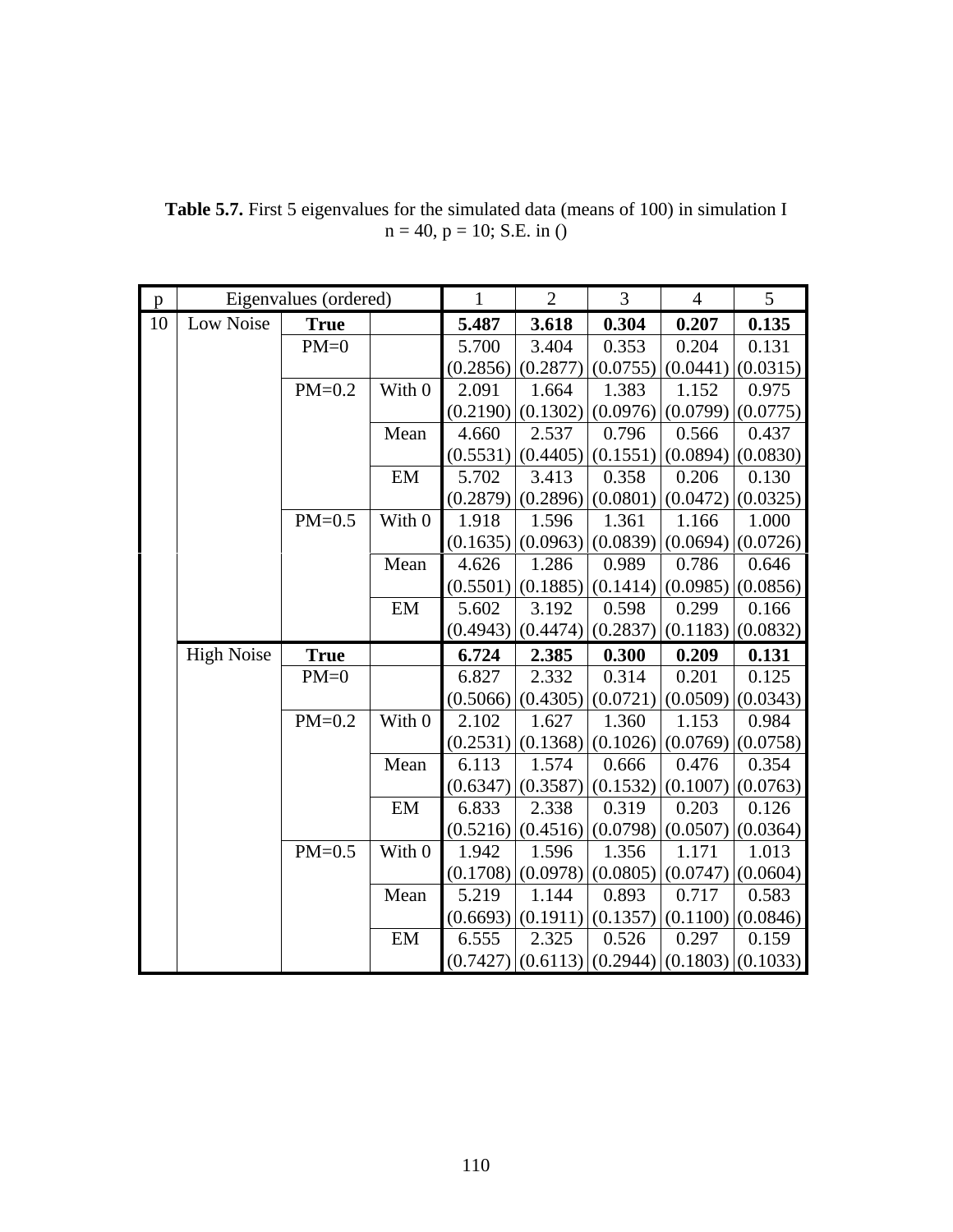|        |        | EM                   | Mean   |                             | With 0 |           |        | No mortality          |  |
|--------|--------|----------------------|--------|-----------------------------|--------|-----------|--------|-----------------------|--|
|        |        | $(re-constructed X)$ |        | $(re\text{-}constructed X)$ |        | $(\rm Y)$ |        | $\alpha$ (complete X) |  |
| Run    | first  | second               | first  | second                      | first  | second    | first  | second                |  |
| Number | eigen- | eigen-               | eigen- | eigen-                      | eigen- | eigen-    | eigen- | eigen-                |  |
|        | value  | value                | value  | value                       | value  | value     | value  | value                 |  |
|        | 67.5%  | 23.2%                | 51.6%  | 9.4%                        | 15.7%  | 13.7%     | 67.9%  | 23.3%                 |  |
| 2      | 67.9%  | 23.3%                | 61.3%  | 14.9%                       | 18.0%  | 13.9%     | 67.9%  | 23.3%                 |  |
| 3      | 55.9%  | 34.6%                | 46.9%  | 11.0%                       | 15.6%  | 13.6%     | 55.9%  | 35.2%                 |  |
| 4      | 55.9%  | 35.2%                | 46.8%  | 24.8%                       | 17.7%  | 14.4%     | 55.9%  | 35.2%                 |  |
| 5      | 56.8%  | 32.7%                | 54%    | 15.3%                       | 26.7%  | 22.9%     | 56.2%  | 32.8%                 |  |
| 6      | 56.2%  | 32.9%                | 44.5%  | 21.5%                       | 32%    | 23.5%     | 56.2%  | 32.8%                 |  |
| 7      | 55.1%  | 33.9%                | 56.5%  | 15%                         | 26.3%  | 22.7%     | 53.4%  | 34.7%                 |  |
| 8      | 53.5%  | 34.5%                | 52.2%  | 26%                         | 27.3%  | 22.8%     | 53.4%  | 34.7%                 |  |

**Table 5.8.** The percentage of variation explained by the first two eigenvalues in the simulation study I,  $n = 100$ 

**Table 5.9.** The percentage of variation explained by the first two eigenvalues in the simulation study I,  $n = 40$ 

|                |                             | EM     |        | Mean               |        | With 0 |  | No mortality |        |
|----------------|-----------------------------|--------|--------|--------------------|--------|--------|--|--------------|--------|
|                | $(re\text{-}constructed X)$ |        |        | (re-constructed X) | (Y)    |        |  | (complete X) |        |
| Run            | first                       | second | first  | second             | first  | second |  | first        | second |
| Number         | eigen-                      | eigen- | eigen- | eigen-             | eigen- | eigen- |  | eigen-       | eigen- |
|                | value                       | value  | value  | value              | value  | value  |  | value        | value  |
|                | 65.6%                       | 23.2%  | 52.2%  | 11.4%              | 19.4%  | 15.0%  |  | 68.2%        | 23.3%  |
| 2              | 68.3%                       | 23.4%  | 61.1%  | 15.7%              | 21.0%  | 16.3%  |  | 68.2%        | 23.3%  |
| 3              | 56.0%                       | 31.9%  | 46.3%  | 12.9%              | 19.2%  | 16.0%  |  | 57.0%        | 34.0%  |
| 4              | 57.0%                       | 34.1%  | 46.6%  | 25.4%              | 20.9%  | 16.6%  |  | 57.0%        | 34.0%  |
| $\mathfrak{H}$ | 57.9%                       | 30.2%  | 53.8%  | 17.4%              | 29.9%  | 24.2%  |  | 56.5%        | 32.6%  |
| 6              | 56.6%                       | 32.7%  | 44.6%  | 22.8%              | 34.3%  | 24.8%  |  | 56.5%        | 32.6%  |
| 7              | 55.5%                       | 31.6%  | 57%    | 16.1%              | 29.6%  | 24.1%  |  | 55.1%        | 33.1%  |
| 8              | 55.7%                       | 32.7%  | 52.9%  | 25.8%              | 30.6%  | 24%    |  | 55.1%        | 33.1%  |

Only the percentages of variation explained by the first and second eigenvalues are shown in Table 5.8 and Table 5.9 because they account for about 90% of the variation of the complete X variable. To allow for comparison, the eigenvalues of the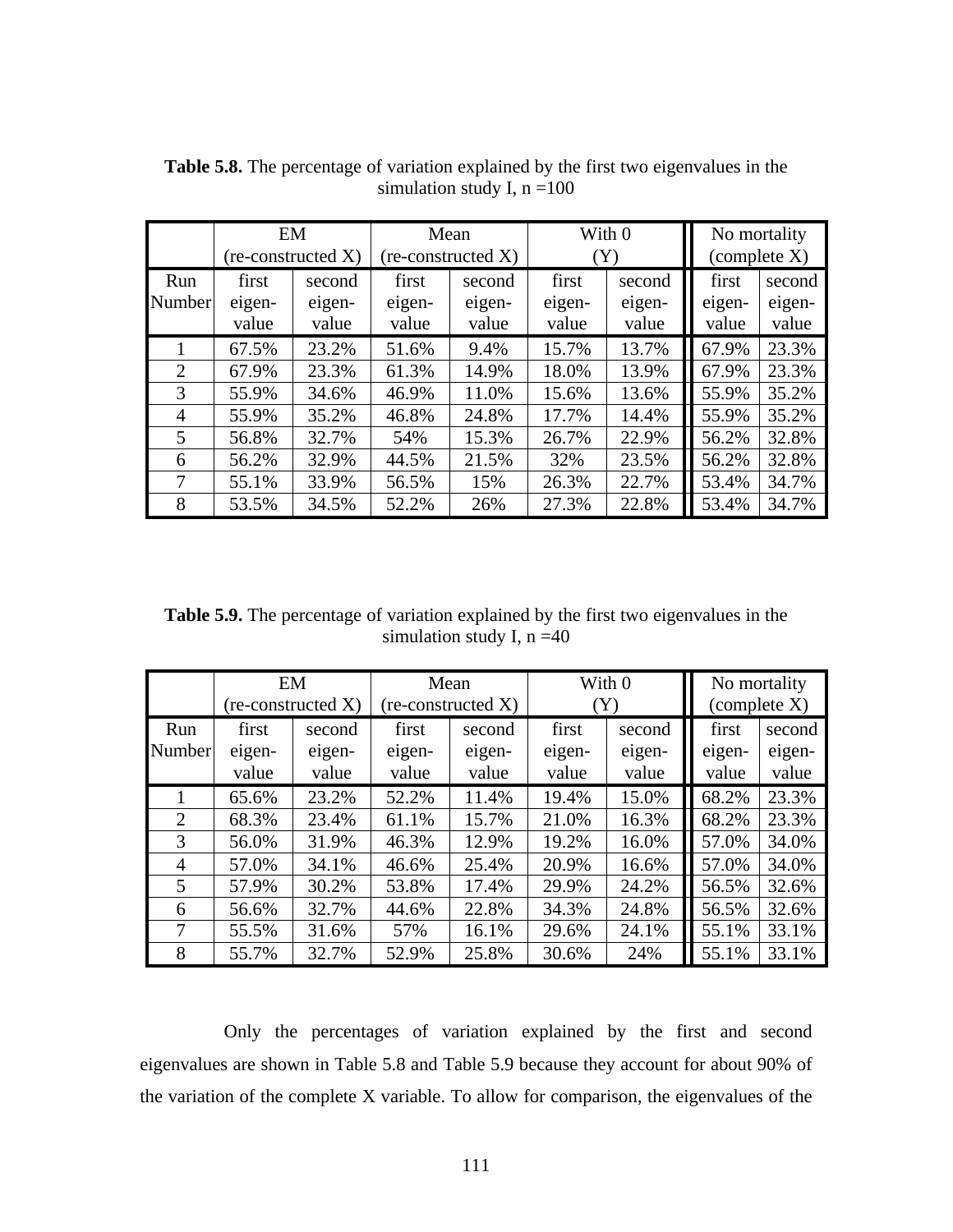re-constructed data and of the original data are shown at the right-hand side of Table 5.8 and Table 5.9. It is obvious from the "With Zero" columns of Tables 5.4-5.7 that the presence of zeroes highly influences the correlation structure, and hence, alters the results of the principal component analysis. The performance of the EM method is good because:

- the results generated from this method are very consistent;
- the method is also able to recover the correlation structure of the variable X, and
- when comparing the results of the EM algorithm to the no mortality case, the difference in their eigenvalues ranges from 3% to 0%.

On the other hand, the mean substitution method does not perform as well as the EM method. In particular, the values of the second eigenvalues are quite different for the no mortality and the mean case. When considering the first eigenvalues, the mean method does perform slightly better when  $p=5$  than when  $p=10$ . This may be due to the relatively smaller number of data point in the case for  $p=5$ . So mean substitution method does not perform as well as the EM method.

#### **5.4.3 Simulation II (Probability of Mortality related to the Mean of X)**

In reality, the probability of mortality is often related to the observed variables. In order to further investigate the effect of these zero creating mechanisms, a second set of simulations is carried out by relating the mortality probability to the mean of the observed variables. An example for how the mortality probability is related to the mean of the observed variables is when growth or size of the species is the main research interest. Older organisms usually have a larger size, but older organisms also tend to have a higher mortality. So mortality is directly proportional to the size of the organisms as well as the age, in other words, mortality increases as the size and/ the age of the organism increase(s). A similar example can also be found in the case that involves reproduction, aging and mortality. Generally, the reproduction rate decreases as one ages,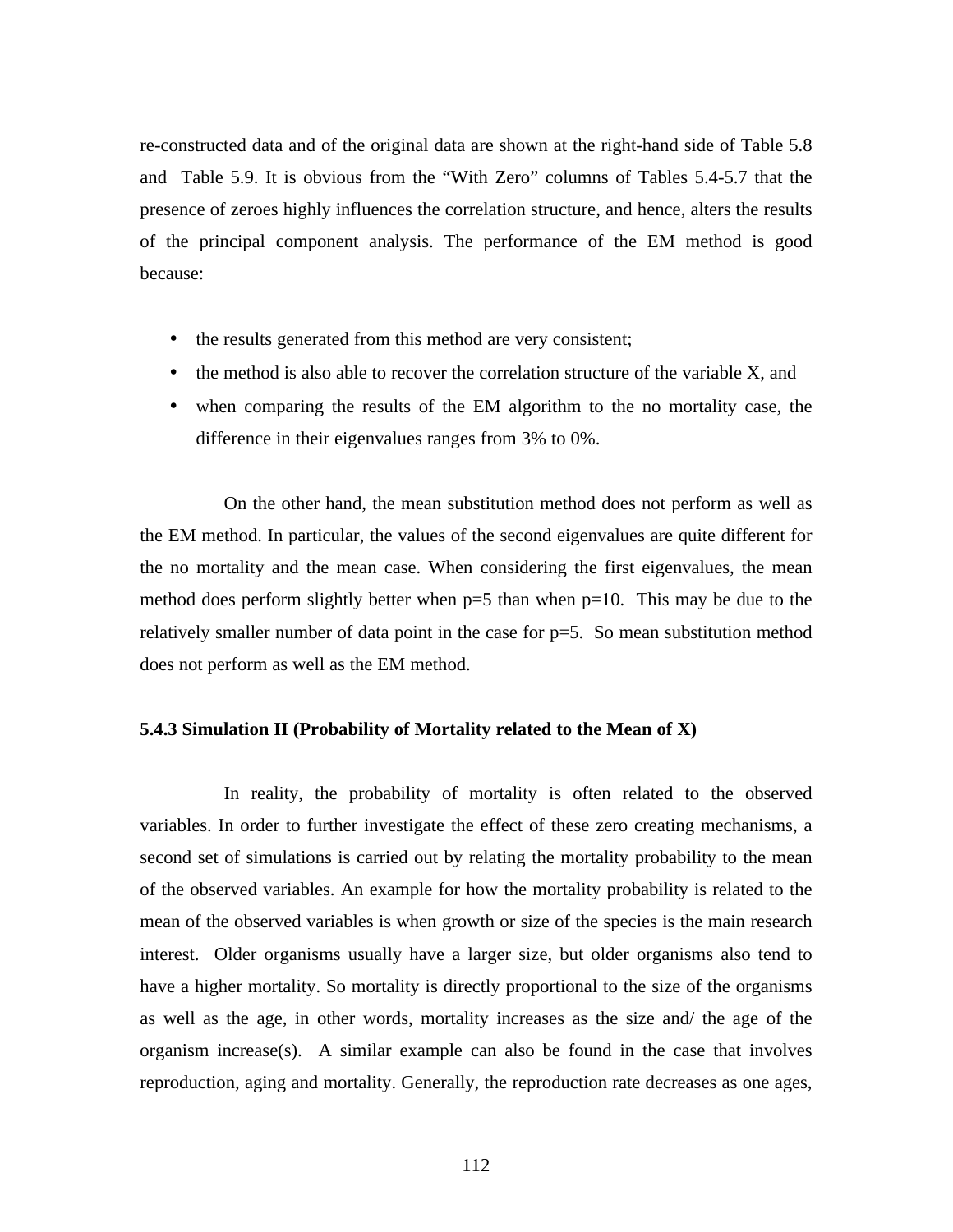and mortality also increases as one ages. Thus, a spurious relationship may develop indicating that mortality is inversely proportional to rate of reproduction. The second set of simulations uses mostly the same notation as the first simulation except the probability of mortality (PM) is designed to be either directly proportional or inversely proportional to the mean of the variable X to mimic the situations described above. The coding for the simulation is the same as Table 5.2 and Table 5.3 except for the probability of mortality (PM). "+1" is assigned to the case when PM is directly proportional to the mean of the non-zero data, and "–1" is assigned to the case when PM is inversely proportional to the mean of the non-zero data. The notations used in the second set of simulation are listed in Table 5.10. In the case of  $p = 10$ , the values of PM range from 0.15 to 0.5 and the mean of X ranges from  $4 - 14$ . In the case of  $p=5$ , the values of PM range from 0.2 to 0.5, the mean of X ranges from  $4 - 10$ . The simulation is again done by a SAS program.

| n                 | Number of observations                                  |  |  |  |  |  |
|-------------------|---------------------------------------------------------|--|--|--|--|--|
|                   | 40 and 100                                              |  |  |  |  |  |
| P                 | Number of variables                                     |  |  |  |  |  |
|                   | 2 levels                                                |  |  |  |  |  |
|                   | $p=5$ , $p=10$                                          |  |  |  |  |  |
| PМ                | PM: Probability of Mortality i.e., Prob(0)              |  |  |  |  |  |
|                   | 3 levels                                                |  |  |  |  |  |
|                   | $PM=0$                                                  |  |  |  |  |  |
|                   | $PM \approx$ mean (1)                                   |  |  |  |  |  |
|                   | $PM \propto 1/mean(-1)$                                 |  |  |  |  |  |
|                   | ( $\propto$ represents proportional to)                 |  |  |  |  |  |
| True              | From the true correlation                               |  |  |  |  |  |
| With 0            | From the data with zeroes $(Y)$                         |  |  |  |  |  |
| Mean              | X re-constructed by Mean substitute method              |  |  |  |  |  |
| EM                | X re-constructed by EM algorithm (iterative procedure)  |  |  |  |  |  |
| <b>High Noise</b> | Relatively higher correlation at the off diagonal block |  |  |  |  |  |
| Low Noise         | Relatively lower correlation at the off diagonal block  |  |  |  |  |  |

**Table 5.10.** Explanation of the notations for simulation II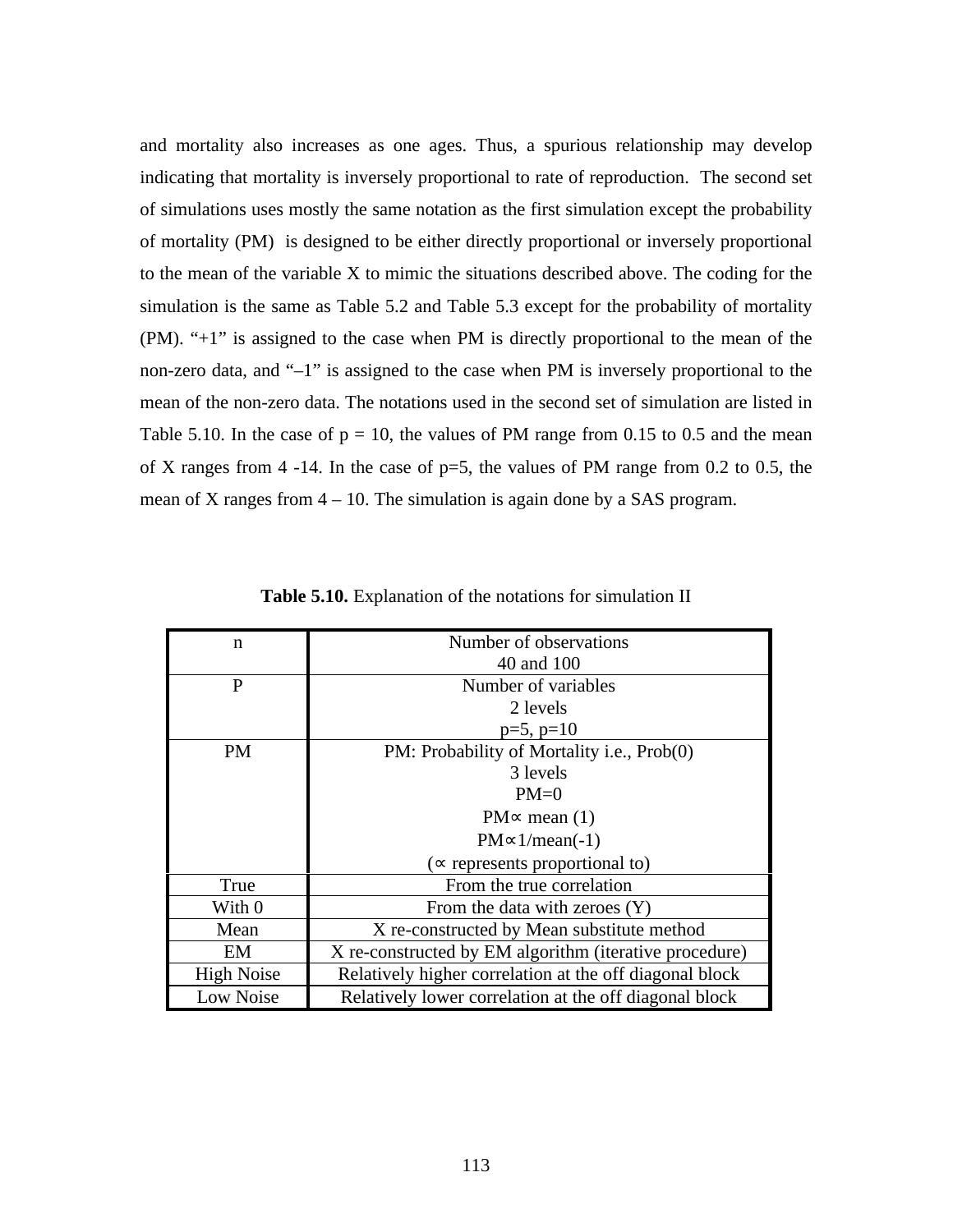#### **5.4.4 Results of Simulation II**

The study again focuses on the eigenvalues obtained by the principal component analysis. The values of first five eigenvalues are presented in Table 5.11- Table 5.14, and the percentages of variation explained by the first two eigenvalues are presented in Tables 5.15-5.16. Again, the correlation structures of the observed data (Y) are highly affected by the zeroes. The percentage explained by the first two eigenvalues drops from over 90% to as low as  $30\%$  (run#2, n=100).

The EM algorithm once again out-performed the mean substitution method. Results obtained from the EM algorithm are very consistent. The values obtained from the EM method are very closed to the no mortality case. The different values of the mortality probability do not affect the results obtained from the EM algorithm. On the other hand, the mean method can only retain about 50% of variation by its first two eigenvalues in contrast to the 90% of the no mortality case. The mean method shows slightly different results in the two different of mortality probability (PM) cases. The first eigenvalues of the mean method explained less variation when the mortality probability is directly proportional to the mean of the observed variables (run #2,4,6,8) than when the mortality probability is inversely proportional to the mean of the observed variables  $(run#1, 3, 5, 7)$ .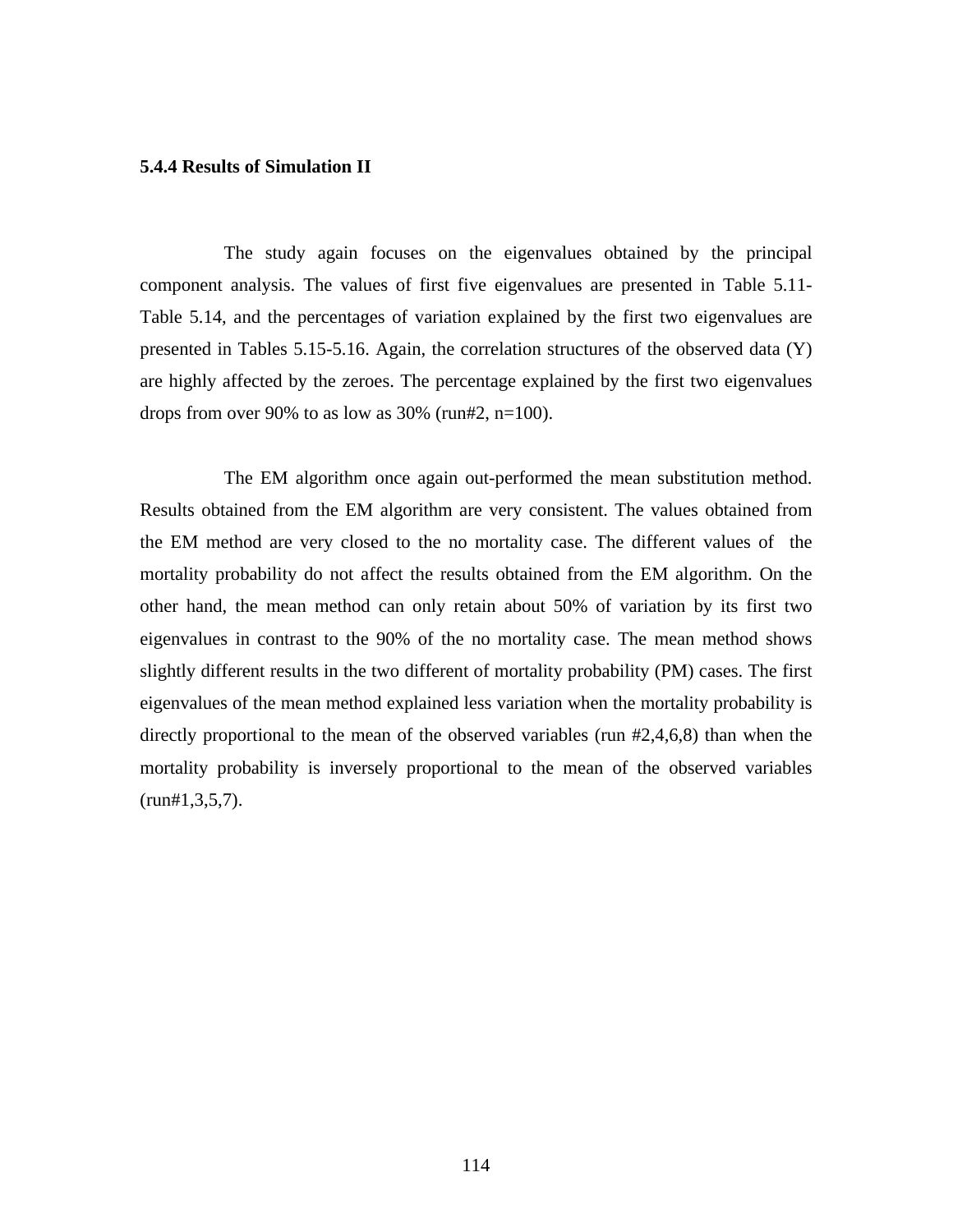| $\mathbf{p}$ |                   | Eigenvalues (ordered) |                            | $\mathbf{1}$ | $\overline{2}$ | 3        | $\overline{4}$ | 5                     |
|--------------|-------------------|-----------------------|----------------------------|--------------|----------------|----------|----------------|-----------------------|
|              |                   | <b>True</b>           |                            | 2.613        | 1.791          | 0.318    | 0.201          | 0.077                 |
|              |                   |                       |                            |              |                |          |                |                       |
|              |                   | $PM=0$                |                            | 2.648        | 1.765          | 0.323    | 0.190          | 0.074                 |
|              |                   |                       |                            | (0.0860)     | (0.0680)       | (0.0567) | (0.0306)       | (0.0144)              |
|              |                   | <b>PM</b>             | With 0                     | 1.309        | 1.124          | 0.983    | 0.857          | 0.727                 |
|              |                   | $\approx$ 1/Mean      |                            | (0.0856)     | (0.0523)       | (0.0415) | (0.0511)       | (0.0618)              |
|              |                   |                       | Mean                       | 1.520        | 1.251          | 0.924    | 0.736          | 0.570                 |
|              | Low Noise         |                       |                            | (0.1202)     | (0.1022)       | (0.0779) | (0.0830)       | (0.0767)              |
| 5            |                   |                       | EM                         | 2.650        | 1.760          | 0.334    | 0.182          | 0.073                 |
|              |                   |                       |                            | (0.1054)     | (0.0838)       | (0.0681) | (0.0387)       | (0.0219)              |
|              |                   | PM∝Mean               | With 0                     | 1.317        | 1.120          | 0.988    | 0.859          | 0.716                 |
|              |                   |                       |                            | (0.0872)     | (0.0549)       | (0.0480) | (0.0544)       | (0.0666)              |
|              |                   |                       | Mean                       | 1.815        | 1.129          | 0.920    | 0.712          | 0.424                 |
|              |                   |                       |                            | (0.1743)     | (0.0865)       | (0.0647) | (0.0957)       | (0.1013)              |
|              |                   |                       | EM                         | 2.661        | 1.757          | 0.334    | 0.179          | 0.069                 |
|              |                   |                       |                            | (0.1033)     | (0.0819)       | (0.0720) | (0.0437)       | (0.0197)              |
|              |                   | <b>True</b>           |                            | 2.805        | 1.657          | 0.329    | 0.204          | 0.005                 |
|              |                   | $PM=0$                |                            | 2.812        | 1.642          | 0.339    | 0.202          | 0.004                 |
|              |                   |                       |                            | (0.1543)     | (0.1412)       | (0.0528) | (0.0347)       | (0.0009)              |
|              |                   | PM                    | With 0                     | 1.412        | 1.149          | 0.975    | 0.832          | 0.631                 |
|              |                   | $\infty$              |                            | (0.0948)     | (0.0698)       | (0.0548) | (0.0631)       | (0.0747)              |
|              |                   | 1/Mean                | Mean                       | 1.700        | 1.278          | 0.905    | 0.698          | 0.419                 |
|              | <b>High Noise</b> |                       |                            | (0.1178)     | (0.1190)       | (0.0812) | (0.0846)       | (0.0743)              |
|              |                   |                       | $\boldsymbol{\mathrm{EM}}$ | 2.816        | 1.645          | 0.331    | 0.186          | 0.023                 |
|              |                   |                       |                            | (0.1593)     | (0.1515)       | (0.0658) | (0.0433)       | (0.011)               |
|              |                   | $PM \propto$          | With 0                     | 1.375        | 1.152          | 0.975    | 0.829          | 0.669                 |
|              |                   | Mean                  |                            | (0.0983)     | (0.0636)       | (0.0540) | (0.0615)       | (0.0626)              |
|              |                   |                       | Mean                       | 1.911        | 1.277          | 0.816    | 0.612          | 0.385                 |
|              |                   |                       |                            | (0.1800)     | (0.1190)       | (0.0991) | (0.0819)       | (0.0891)              |
|              |                   |                       | EM                         | 2.811        | 1.644          | 0.342    | 0.186          | 0.018                 |
|              |                   |                       |                            | (0.1661)     | (0.1549)       | (0.0683) |                | $(0.0443)$ $(0.0102)$ |

**Table 5.11.** Eigenvalues for the simulated data (means of 100) in simulation II n=100, p=5; S.E. in ()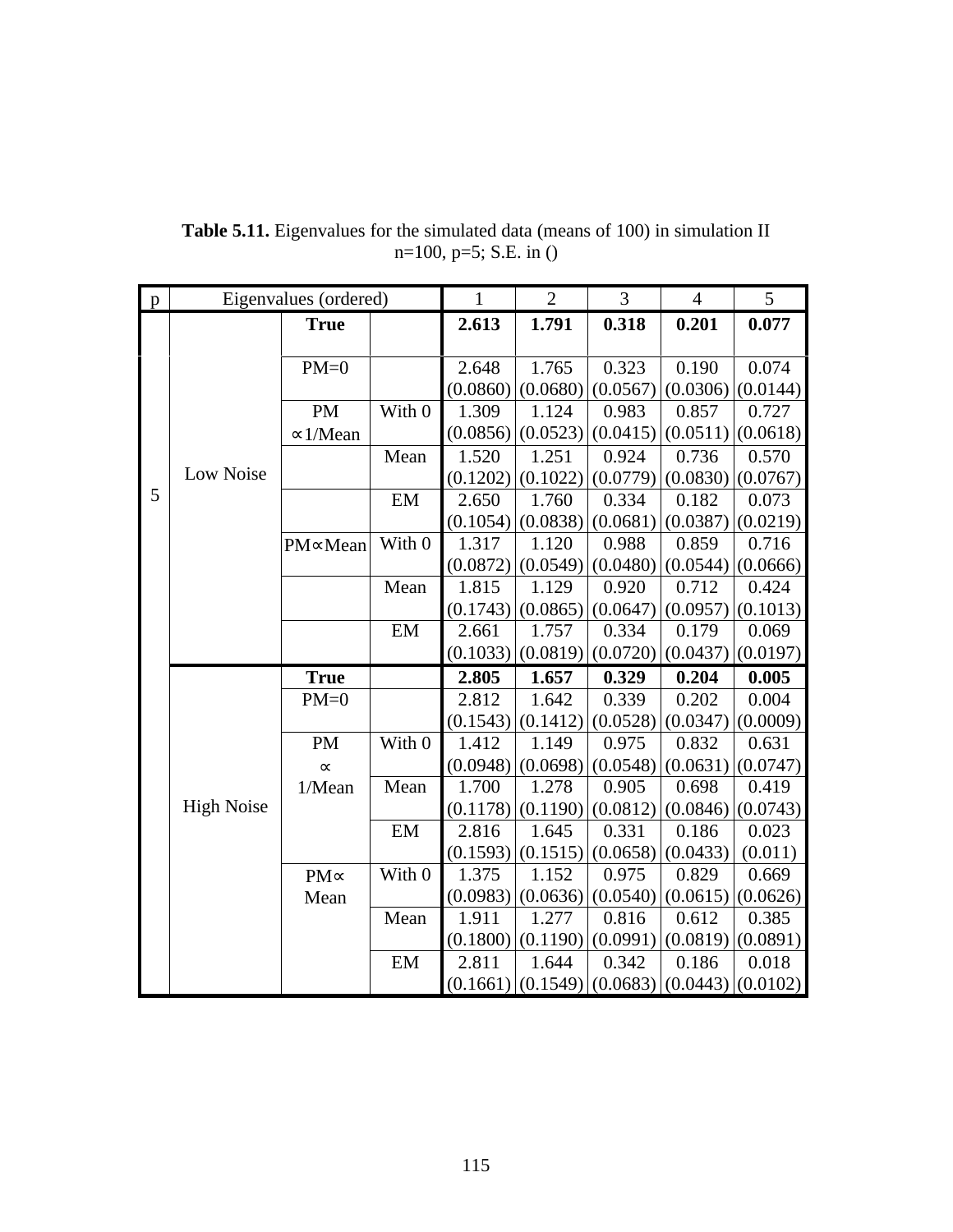| p  |                   | Eigenvalues (ordered) |        | $\mathbf{1}$ | $\overline{2}$        | $\overline{3}$ | $\overline{4}$ | 5        |
|----|-------------------|-----------------------|--------|--------------|-----------------------|----------------|----------------|----------|
| 10 | Low Noise         | <b>True</b>           |        | 5.487        | 3.618                 | 0.304          | 0.207          | 0.135    |
|    |                   | $PM=0$                |        | 5.589        | 3.508                 | 0.326          | 0.208          | 0.135    |
|    |                   |                       |        | (0.1407)     | (0.1349)              | (0.0459)       | (0.0340)       | (0.0219) |
|    |                   | $PM \propto$          | With 0 | 1.586        | 1.384                 | 1.239          | 1.120          | 1.020    |
|    |                   | 1/Mean                |        | (0.1116)     | (0.0634)              | (0.0555)       | (0.0491)       | (0.0411) |
|    |                   |                       | Mean   | 2.546        | 2.059                 | 1.116          | 0.933          | 0.803    |
|    |                   |                       |        | (0.2497)     | (0.2042)              | (0.1071)       | (0.0783)       | (0.0689) |
|    |                   |                       | EM     | 5.591        | 3.507                 | 0.334          | 0.204          | 0.132    |
|    |                   |                       |        | (0.1544)     | (0.1449)              | (0.0476)       | (0.0380)       | (0.0237) |
|    |                   | PM∝Mean               | With 0 | 1.686        | 1.393                 | 1.240          | 1.114          | 1.002    |
|    |                   |                       |        | (0.1460)     | (0.0731)              | (0.0569)       | (0.0433)       | (0.0545) |
|    |                   |                       | Mean   | 3.696        | 1.342                 | 1.095          | 0.950          | 0.807    |
|    |                   |                       |        | (0.2799)     | (0.1003)              | (0.0680)       | (0.0525)       | (0.0612) |
|    |                   |                       | EM     | 5.597        | 3.502                 | 0.324          | 0.202          | 0.133    |
|    |                   |                       |        | (0.1417)     | (0.1422)              | (0.0372)       | (0.0372)       | (0.0217) |
|    | <b>High Noise</b> | <b>True</b>           |        | 6.724        | 2.385                 | 0.300          | 0.209          | 0.131    |
|    |                   | $PM=0$                |        | 6.737        | 2.366                 | 0.322          | 0.209          | 0.132    |
|    |                   |                       |        | (0.3694)     | (0.3209)              | (0.0473)       | (0.0345)       | (0.0221) |
|    |                   | <b>PM</b>             | With 0 | 1.595        | 1.388                 | 1.240          | 1.117          | 1.016    |
|    |                   | $\approx$ 1/Mean      |        | (0.1146)     | (0.0658)              | (0.0561)       | (0.0503)       | (0.0422) |
|    |                   |                       | Mean   | 2.988        | 1.568                 | 1.121          | 0.943          | 0.812    |
|    |                   |                       |        | (0.3549)     | (0.1720)              | (0.0949)       | (0.0756)       | (0.0685) |
|    |                   |                       | EM     | 6.729        | 2.374                 | 0.329          | 0.207          | 0.132    |
|    |                   |                       |        | (0.3814)     | (0.3303)              | (0.0497)       | (0.0389)       | (0.0249) |
|    |                   | PM∝Mean               | With 0 | 1.693        | 1.394                 | 1.240          | 1.114          | 0.999    |
|    |                   |                       |        | (0.1471)     | (0.0746)              | (0.0566)       | (0.0436)       | (0.0525) |
|    |                   |                       | Mean   | 3.762        | 1.297                 | 1.083          | 0.949          | 0.807    |
|    |                   |                       |        | (0.2875)     | (0.0904)              | (0.0627)       | (0.0505)       | (0.0637) |
|    |                   |                       | EM     | 6.725        | 2.378                 | 0.318          | 0.203          | 0.132    |
|    |                   |                       |        |              | $(0.3799)$ $(0.3265)$ | (0.0665)       | (0.0378)       | (0.0227) |

**Table 5.12.** First 5 eigenvalues for the simulated data (means of 100) in simulation II  $n = 100$ ,  $p=10$ ; S.E. in ()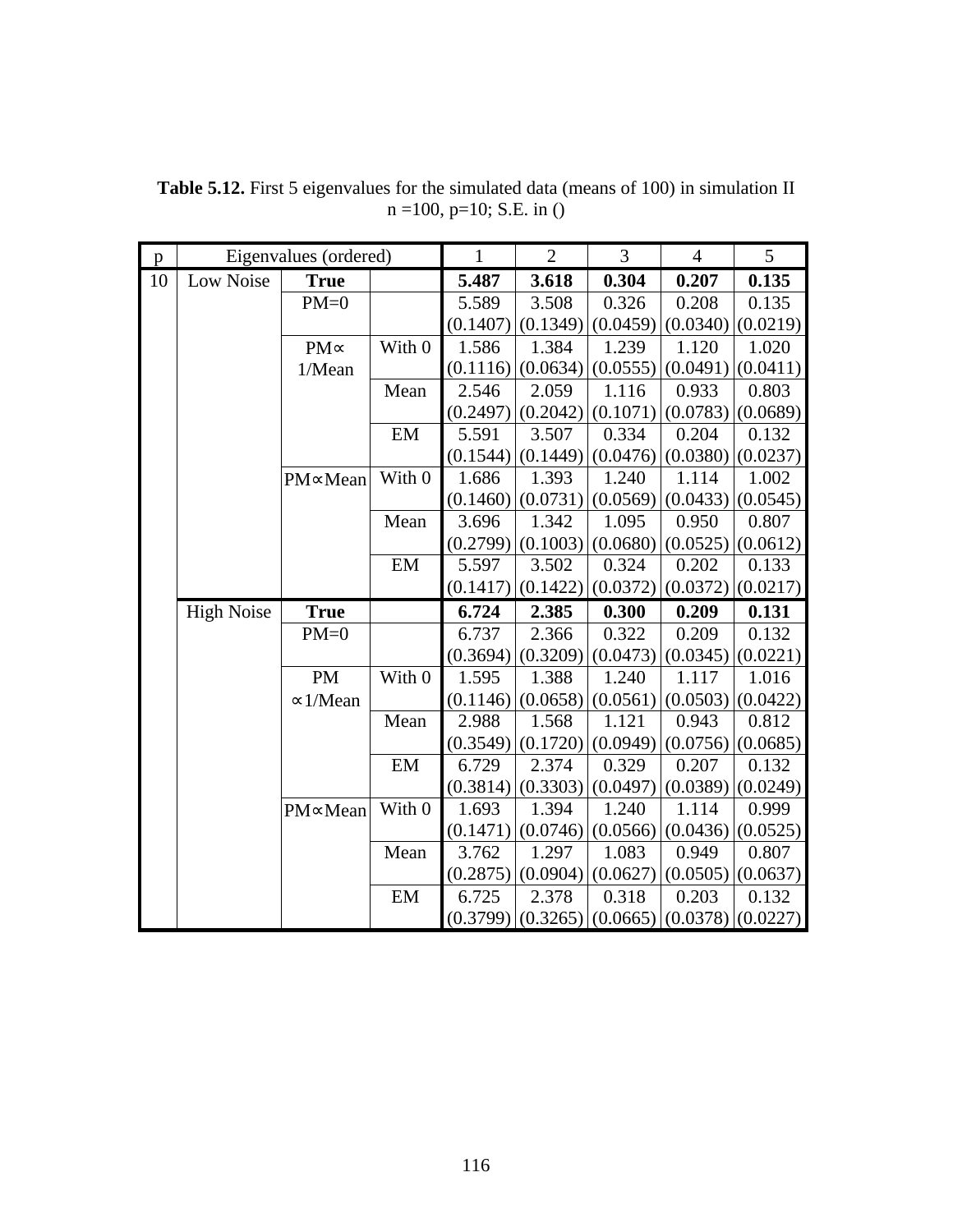| $\mathbf{p}$ |                   | Eigenvalues (ordered) |        | 1        | $\overline{2}$        | 3        | $\overline{4}$ | 5                     |
|--------------|-------------------|-----------------------|--------|----------|-----------------------|----------|----------------|-----------------------|
|              |                   | <b>True</b>           |        | 2.613    | 1.791                 | 0.318    | 0.201          | 0.077                 |
|              |                   |                       |        |          |                       |          |                |                       |
|              |                   | $PM=0$                |        | 2.721    | 1.700                 | 0.334    | 0.175          | 0.071                 |
|              |                   |                       |        | (0.1757) | (0.1701)              | (0.0827) | (0.0442)       | (0.0220)              |
|              |                   | PM                    | With 0 | 1.485    | 1.186                 | 0.970    | 0.778          | 0.582                 |
|              |                   | $\approx$ 1/Mean      |        | (0.1331) | (0.0825)              | (0.0763) | (0.0890)       | (0.0820)              |
|              |                   |                       | Mean   | 1.652    | 1.255                 | 0.945    | 0.682          | 0.465                 |
|              | Low Noise         |                       |        | (0.1699) | (0.1206)              | (0.0876) | (0.1041)       | (0.1114)              |
| 5            |                   |                       | EM     | 2.723    | 1.687                 | 0.370    | 0.162          | 0.058                 |
|              |                   |                       |        | (0.2318) | (0.2002)              | (0.1250) | (0.0542)       | (0.0329)              |
|              |                   | PM∝Mean               | With 0 | 1.468    | 1.182                 | 0.990    | 0.779          | 0.582                 |
|              |                   |                       |        |          | $(0.1304)$ $(0.0823)$ | (0.0616) | (0.0862)       | (0.0957)              |
|              |                   |                       | Mean   | 1.840    | 1.184                 | 0.920    | 0.668          | 0.387                 |
|              |                   |                       |        | (0.247)  | (0.1148)              | (0.0946) | (0.1242)       | (0.1365)              |
|              |                   |                       | EM     | 2.751    | 1.674                 | 0.376    | 0.147          | 0.052                 |
|              |                   |                       |        | (0.1997) | (0.2042)              | (0.1213) | (0.0612)       | (0.0273)              |
|              |                   | <b>True</b>           |        | 2.805    | 1.657                 | 0.329    | 0.204          | 0.005                 |
|              |                   | $PM=0$                |        | 2.825    | 1.629                 | 0.356    | 0.185          | 0.005                 |
|              |                   |                       |        | (0.2284) | (0.2197)              | (0.0863) | (0.0475)       | (0.0014)              |
|              |                   | <b>PM</b>             | With 0 | 1.585    | 1.188                 | 0.965    | 0.745          | 0.517                 |
|              |                   | $\infty$              |        | (0.1636) | (0.0898)              | (0.0687) | (0.0915)       | (0.0951)              |
|              |                   | 1/Mean                | Mean   | 1.784    | 1.277                 | 0.934    | 0.636          | 0.368                 |
|              | <b>High Noise</b> |                       |        | (0.1864) | (0.1345)              | (0.1040) | (0.1189)       | (0.0968)              |
|              |                   |                       | EM     | 2.807    | 1.630                 | 0.378    | 0.161          | 0.024                 |
|              |                   |                       |        | (0.2672) | (0.2385)              | (0.1409) | (0.0692)       | (0.0158)              |
|              |                   | $PM \propto$          | With 0 | 1.538    | 1.192                 | 0.966    | 0.766          | 0.538                 |
|              |                   | Mean                  |        | (0.1431) | (0.0909)              | (0.0783) | (0.0857)       | (0.0906)              |
|              |                   |                       | Mean   | 1.933    | 1.280                 | 0.860    | 0.588          | 0.338                 |
|              |                   |                       |        | (0.2392) | (0.1591)              | (0.1304) | (0.1182)       | (0.1141)              |
|              |                   |                       | EM     | 2.844    | 1.613                 | 0.375    | 0.152          | 0.017                 |
|              |                   |                       |        |          | $(0.2334)$ $(0.2351)$ | (0.1192) |                | $(0.0595)$ $(0.0127)$ |

**Table 5.13.** Eigenvalues for the simulated data (means of 100) in simulation II n=40, p=5; S.E. in ()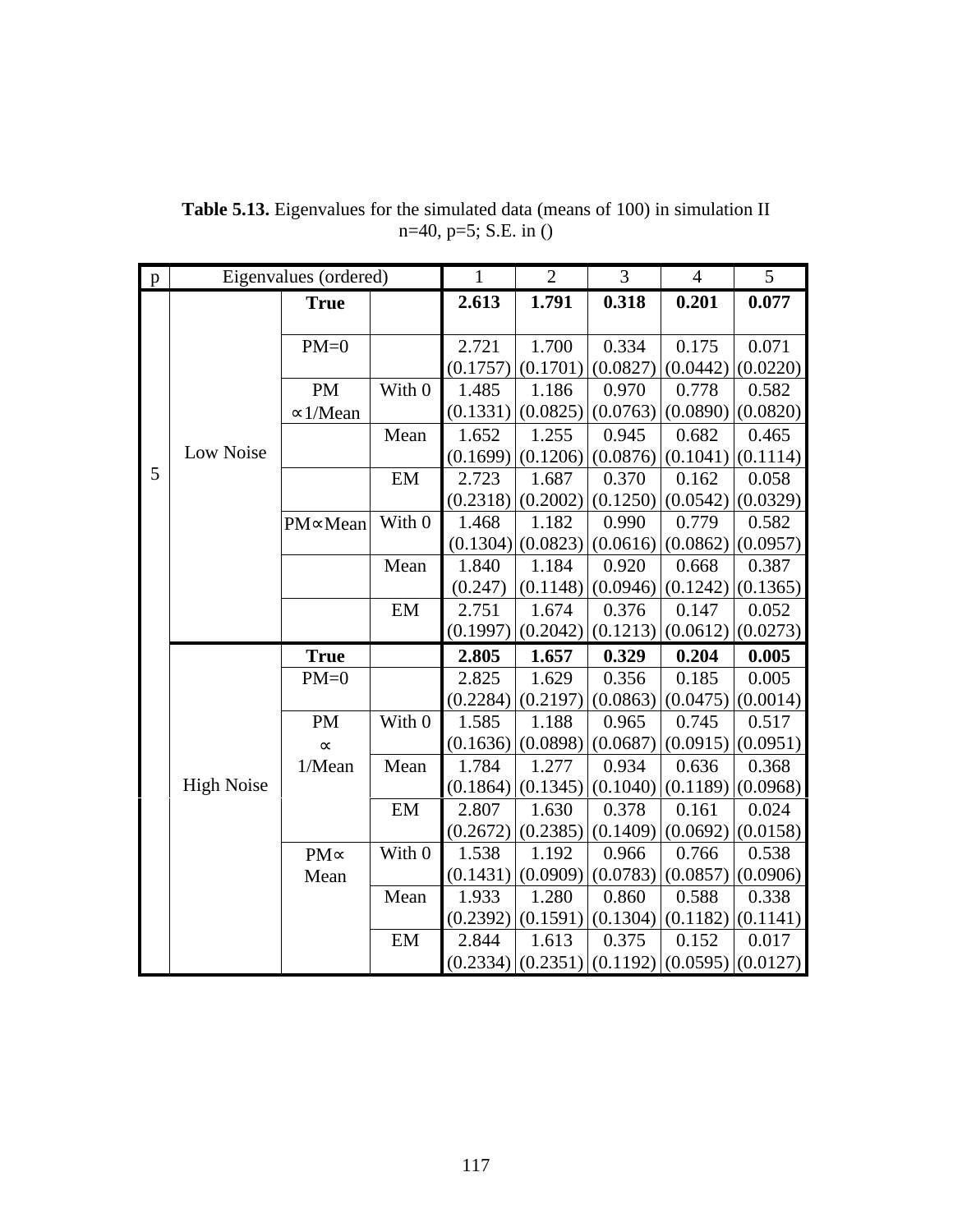| $\mathbf{p}$ | Eigenvalues (ordered) |                  | $\mathbf{1}$ | $\overline{2}$ | 3                     | $\overline{4}$ | 5        |                                  |
|--------------|-----------------------|------------------|--------------|----------------|-----------------------|----------------|----------|----------------------------------|
| 10           | Low Noise             | <b>True</b>      |              | 5.487          | 3.618                 | 0.304          | 0.207    | 0.135                            |
|              |                       | $PM=0$           |              | 5.699          | 3.404                 | 0.353          | 0.204    | 0.131                            |
|              |                       |                  |              | (0.2856)       | (0.2877)              | (0.0755)       |          | $(0.0441)$ $(0.0315)$            |
|              |                       | $PM \propto$     | With 0       | 1.926          | 1.585                 | 1.369          | 1.190    | 1.008                            |
|              |                       | 1/Mean           |              | (0.1484)       | (0.1051)              | (0.0789)       | (0.0643) | (0.0634)                         |
|              |                       |                  | Mean         | 2.755          | 2.040                 | 1.292          | 1.023    | 0.836                            |
|              |                       |                  |              | (0.3478)       | (0.2782)              | (0.1532)       | (0.1141) | (0.1029)                         |
|              |                       |                  | EM           | 5.649          | 3.413                 | 0.397          | 0.225    | 0.133                            |
|              |                       |                  |              | (0.3486)       | (0.2984)              | (0.1247)       | (0.0585) | (0.0330)                         |
|              |                       | PM∝Mean          | With 0       | 2.001          | 1.616                 | 1.375          | 1.161    | 0.997                            |
|              |                       |                  |              | (0.1916)       | (0.1148)              | (0.0882)       | (0.0856) | (0.0712)                         |
|              |                       |                  | Mean         | 3.708          | 1.522                 | 1.210          | 0.977    | 0.793                            |
|              |                       |                  |              | (0.4209)       | (0.1649)              | (0.1015)       | (0.0868) | (0.0984)                         |
|              |                       |                  | EM           | 5.725          | 3.349                 | 0.391          | 0.209    | 0.135                            |
|              |                       |                  |              | (0.2975)       | (0.3235)              | (0.1363)       | (0.0474) | (0.0326)                         |
|              | <b>High Noise</b>     | <b>True</b>      |              | 6.724          | 2.385                 | 0.300          | 0.209    | 0.131                            |
|              |                       | $PM=0$           |              | 6.744          | 2.367                 | 0.347          | 0.203    | 0.130                            |
|              |                       |                  |              | (0.5455)       | (0.4810)              | (0.0764)       | (0.0444) | (0.0323)                         |
|              |                       | <b>PM</b>        | With 0       | 1.932          | 1.586                 | 1.370          | 1.190    | 1.008                            |
|              |                       | $\approx$ 1/Mean |              | (0.1470)       | (0.1113)              | (0.0807)       | (0.0667) | (0.0663)                         |
|              |                       |                  | Mean         | 3.079          | 1.742                 | 1.272          | 1.025    | 0.834                            |
|              |                       |                  |              | (0.4701)       | (0.2546)              | (0.1332)       | (0.1061) | (0.1005)                         |
|              |                       |                  | EM           | 6.630          | 2.400                 | 0.398          | 0.239    | 0.146                            |
|              |                       |                  |              | (0.6349)       | (0.4783)              | (0.1386)       | (0.0903) | (0.0501)                         |
|              |                       | PM∝Mean          | With 0       | 2.009          | 1.620                 | 1.378          | 1.160    | 0.995                            |
|              |                       |                  |              | (0.1852)       | (0.1144)              | (0.0881)       | (0.0864) | (0.0715)                         |
|              |                       |                  | Mean         | 3.768          | 1.511                 | 1.209          | 0.967    | 0.779                            |
|              |                       |                  |              | (0.4324)       | (0.1606)              | (0.1050)       | (0.0892) | (0.0940)                         |
|              |                       |                  | EM           | 6.705          | 2.356                 | 0.406          | 0.208    | 0.136                            |
|              |                       |                  |              |                | $(0.5507)$ $(0.4967)$ |                |          | $(0.1537)$ $(0.0516)$ $(0.0336)$ |

**Table 5.14.** First 5 eigenvalues for the simulated data (means of 100) in simulation II n =40, p=10; S.E. in ()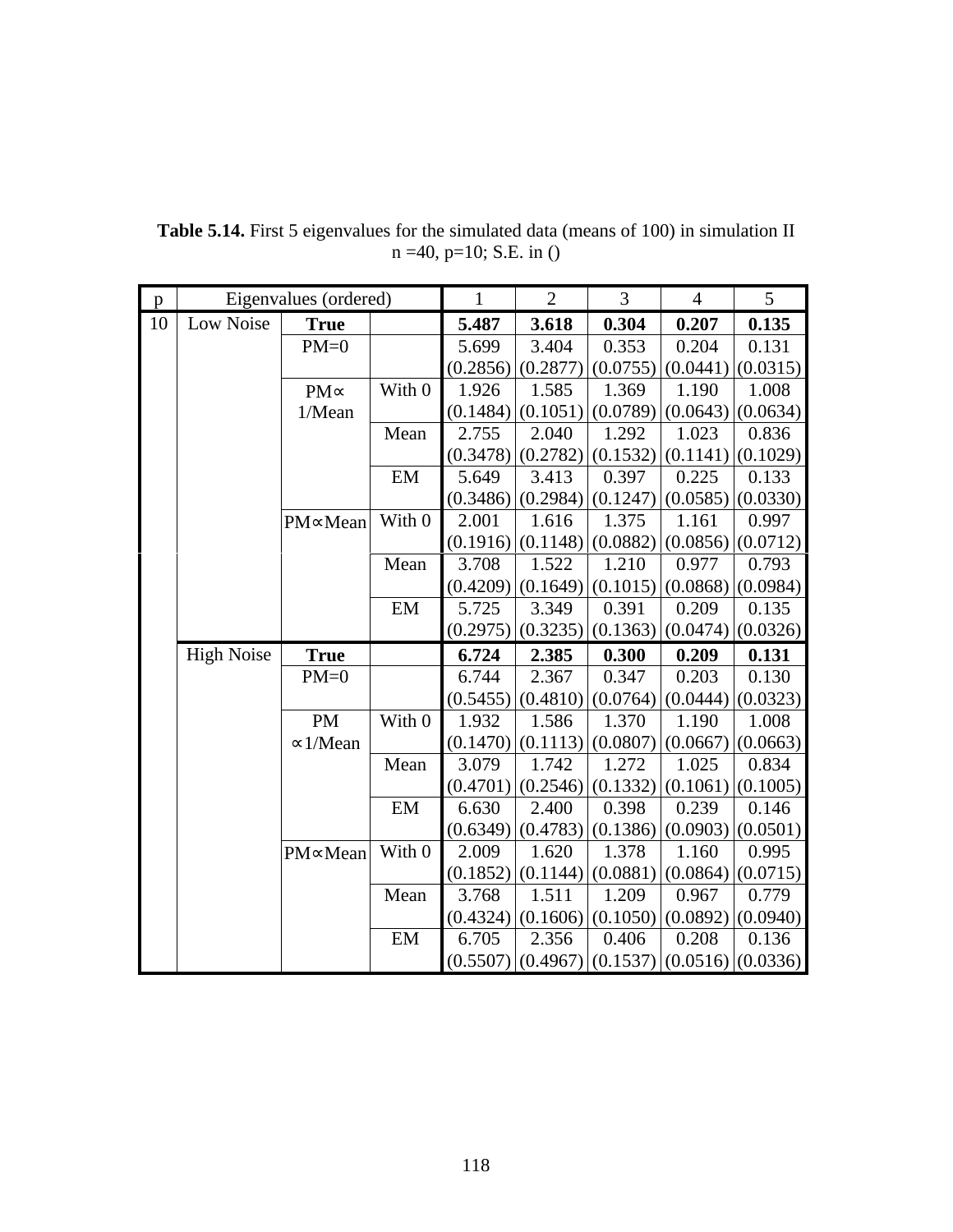|        | EM     |                    | Mean   |                             | With 0         |        | No mortality          |        |
|--------|--------|--------------------|--------|-----------------------------|----------------|--------|-----------------------|--------|
|        |        | (re-constructed X) |        | $(re\text{-}constructed X)$ | $(\mathrm{Y})$ |        | $\alpha$ (complete X) |        |
| Run    | first  | second             | first  | second                      | first          | second | first                 | second |
| Number | eigen- | eigen-             | eigen- | eigen-                      | eigen-         | eigen- | eigen-                | eigen- |
|        | value  | value              | value  | value                       | value          | value  | value                 | value  |
|        | 67.3%  | 23.8%              | 37.6%  | 13.0%                       | 16.9%          | 13.9%  | 67.4%                 | 23.7%  |
| 2      | 67.3%  | 23.7%              | 29.9%  | 15.7%                       | 16.0%          | 13.9%  | 67.4%                 | 23.7%  |
| 3      | 56.0%  | 35.0%              | 37.0%  | 13.4%                       | 16.9%          | 13.9%  | 55.9%                 | 35.1%  |
| 4      | 55.9%  | 35.1%              | 25.5%  | 20.6%                       | 15.9%          | 13.8%  | 55.9%                 | 35.1%  |
| 5      | 56.2%  | 32.9%              | 38.2%  | 25.5%                       | 27.5%          | 23.0%  | 56.2%                 | 32.8%  |
| 6      | 56.3%  | 32.9%              | 34%    | 25.6%                       | 28.2%          | 23.0%  | 56.2%                 | 32.8%  |
| 7      | 53.2%  | 35.1%              | 36.3%  | 22.6%                       | 26.3%          | 22.4%  | 53.0%                 | 35.3%  |
| 8      | 53.0%  | 35.2%              | 30.4%  | 25.0%                       | 26.2%          | 22.5%  | 53.0%                 | 35.3%  |

**Table 5.15.** The percentage of variation explained by the first two eigenvalues in simulation study II,  $n = 100$ 

**Table 5.16.** The percentage of variation explained by the first two eigenvalues in simulation study II,  $n = 40$ 

|               | EM                       | (re-constructed X)        | Mean<br>$(re\text{-}constructed X)$ |                           | With 0<br>(Y)            |                           | No mortality<br>$\alpha$ (complete X) |                           |
|---------------|--------------------------|---------------------------|-------------------------------------|---------------------------|--------------------------|---------------------------|---------------------------------------|---------------------------|
| Run<br>Number | first<br>eigen-<br>value | second<br>eigen-<br>value | first<br>eigen-<br>value            | second<br>eigen-<br>value | first<br>eigen-<br>value | second<br>eigen-<br>value | first<br>eigen-<br>value              | second<br>eigen-<br>value |
|               | 67.1%                    | 23.6%                     | 37.7%                               | 15.1%                     | 20.1%                    | 16.2%                     | 67.4%                                 | 23.7%                     |
| 2             | 66.3%                    | 24.0%                     | 30.8%                               | 17.4%                     | 19.3%                    | 15.9%                     | 67.4%                                 | 23.7%                     |
| 3             | 57.3%                    | 33.5%                     | 37.1%                               | 15.2%                     | 20.0%                    | 16.2%                     | 57.0%                                 | 34.0%                     |
| 4             | 56.5%                    | 34.1%                     | 27.6%                               | 20.4%                     | 19.3%                    | 15.9%                     | 57.0%                                 | 34.0%                     |
| 5             | 56.9%                    | 32.3%                     | 38.7%                               | 25.6%                     | 30.8%                    | 23.8%                     | 56.5%                                 | 32.6%                     |
| 6             | 56.1%                    | 32.6%                     | 35.7%                               | 25.5%                     | 31.7%                    | 23.8%                     | 56.5%                                 | 32.6%                     |
| 7             | 55.0%                    | 33.5%                     | 36.8%                               | 23.7%                     | 29.7%                    | 23.6%                     | 54.4%                                 | 34.0%                     |
| 8             | 54.5%                    | 33.7%                     | 33.0%                               | 25.1%                     | 29.7%                    | 23.7%                     | 54.4%                                 | 34.0%                     |